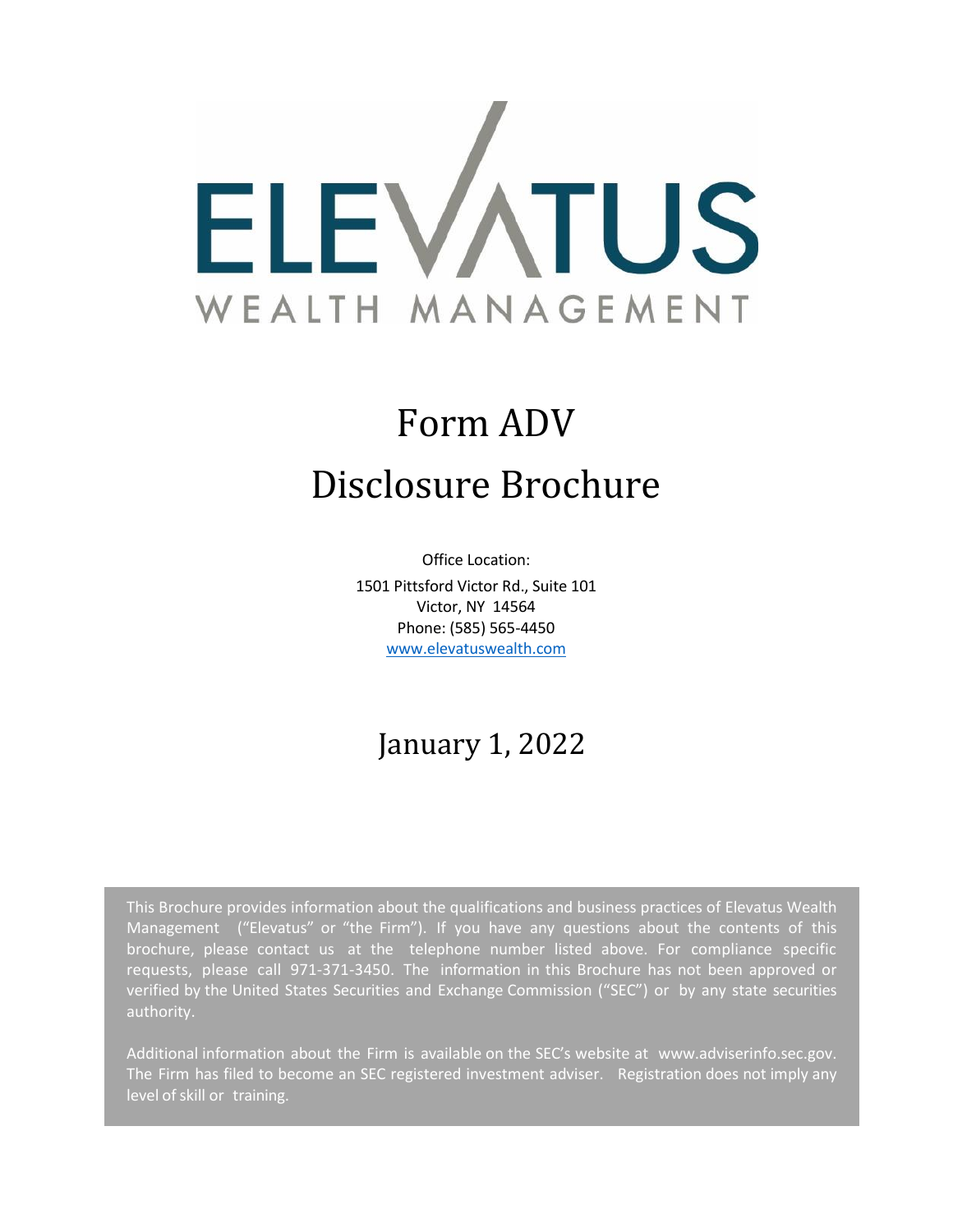## <span id="page-1-0"></span>**ITEM 2 - MATERIAL CHANGES**

In this Item, Elevatus Wealth Management (hereby known as "Elevatus" or the "Firm") is required to discuss any material changes that have been made to the Brochure since the last annual amendment.

The business practices of the Firm are substantially the same as represented in this Firm's previous and current years' annual updated Brochures.

The material changes since the previous filing of this brochure include:

• The Firm amended its Form ADV to update current Assets Under Management.

We will ensure that all current clients receive a Summary of Material Changes and updated Brochure within 120 days of the close of our business' fiscal year. A Summary of Material Changes is also included with our Brochure on the SEC's website at www.adviserinfo.sec.gov. The searchable IARD/CRD number for Elevatus is # 309098. We may further provide other ongoing disclosure information about material changes as necessary and will further provide you with a new Brochure as necessary based on changes or new information, at any time, without charge.

Currently, our Brochure may be requested by contacting Stacy Sizemore, Chief Compliance Officer at 971 371-3450 or [stacy@tru-ind.com.](mailto:stacy@tru-ind.com)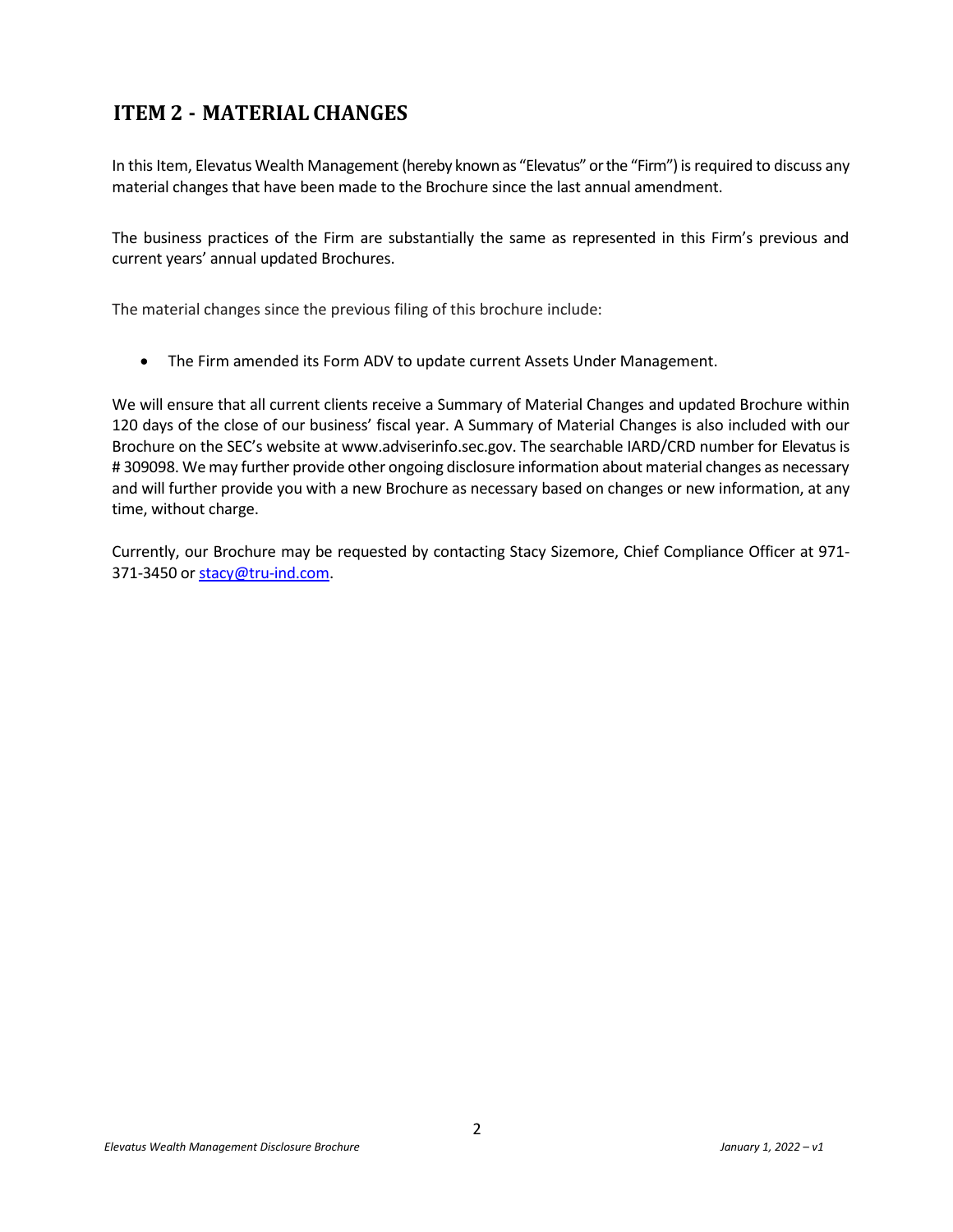## <span id="page-2-0"></span>**ITEM 3 - TABLE OF CONTENTS**

| ITEM 11 - CODE OF ETHICS, PARTICIPATION OR INTEREST IN CLIENT TRANSACTIONS AND PERSONAL |  |
|-----------------------------------------------------------------------------------------|--|
|                                                                                         |  |
|                                                                                         |  |
|                                                                                         |  |
|                                                                                         |  |
|                                                                                         |  |
|                                                                                         |  |
|                                                                                         |  |
|                                                                                         |  |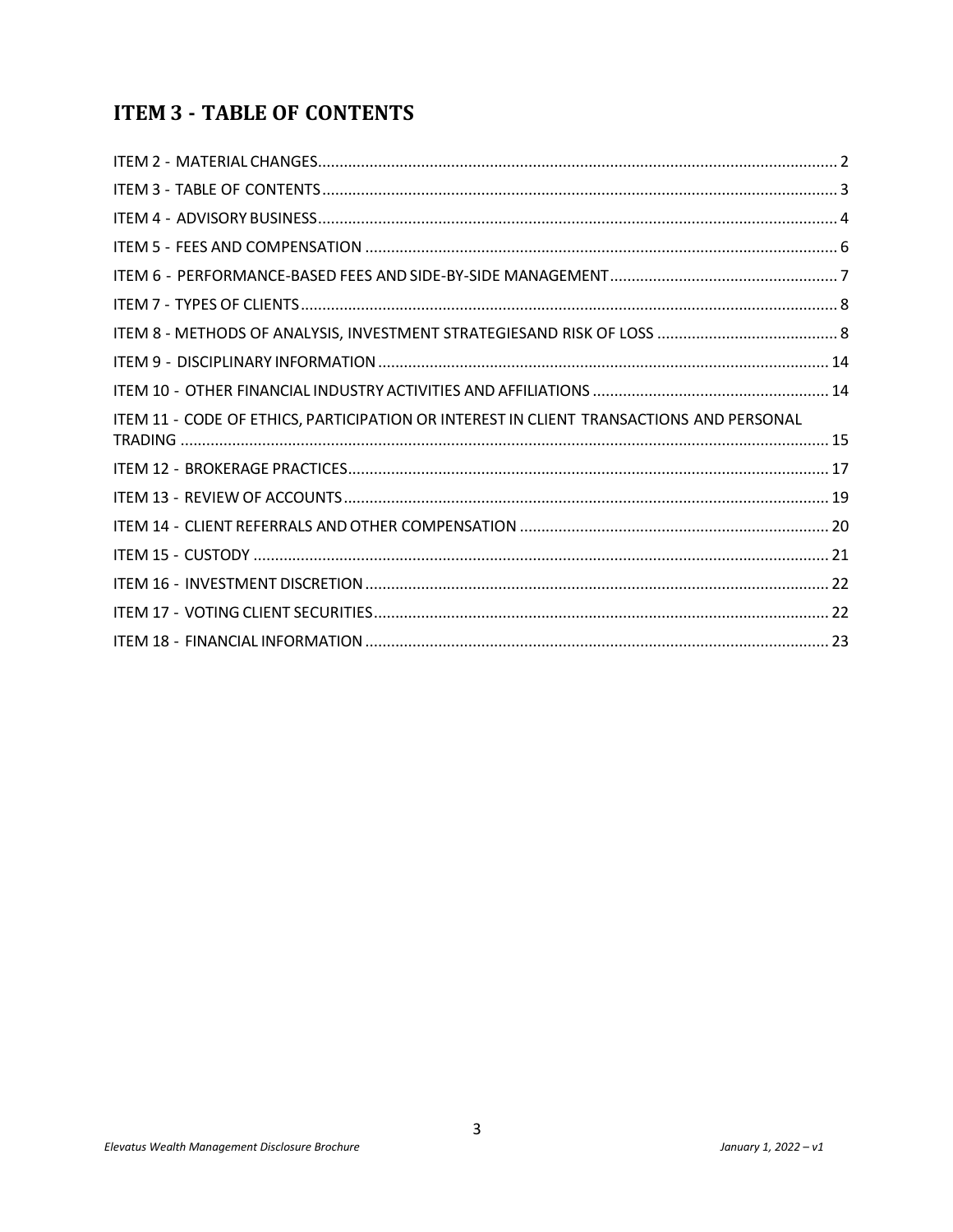## <span id="page-3-0"></span>**ITEM 4 - ADVISORY BUSINESS**

#### **Description of Advisory Firm**

tru Independence Asset Management 2 ("tIAM2") provides investment advice under the name of Elevatus Wealth Management. Hereafter, Elevatus Wealth Management may also be referred to as "Elevatus" or the "Firm" with any descriptions of services, investment processes, fees and other similar items being specific to Elevatus Wealth Management unless otherwise noted.

tIAM2 has been registered as an investment adviser since 2020 and is owned by tru Independence, LLC, which is owned by Craig Stuvland. Entwood Holdings LLC, which is owned by David Beatty and James Dilworth, controls over 25% of tru Independence, LLC.

As of December 31, 2021, tIAM2 managed approximately \$284,588,722 in asset for approximately 597 accounts on a discretionary basis. Elevatus Wealth Management managed approximately \$217,569,181 in assets on a discretionary basis for approximately 574 accounts.

The Firm offers discretionary investment management and investment advisory services. Prior to the Firm rendering any of the foregoing advisory services, clients are required to enter into one or more written agreements with the Firm setting forth the relevant terms and conditions of the advisory relationship (the "Advisory Agreement").

While this brochure generally describes the business of the Firm, certain sections also discuss the activities of its Supervised Persons, which refer to the Firm's officers, partners, directors (or other persons occupying a similar status or performing similar functions), employees or any other person who provides investment advice on the Firm's behalf and is subject to the Firm's supervision or control.

#### **Advisory Services Offered**

The Firm offers discretionary investment management, investment advisory services and financial planning. Prior to the Firm rendering any of the foregoing advisory services, clients are required to enter into one or more written agreements with the Firm setting forth the relevant terms and conditions of the advisory relationship (the "Advisory Agreement").

#### *Investment Management Services*

Elevatus offers continuous and regular investment supervisory services on a discretionary basis. We work with clients and have the ongoing responsibility to select and/or make recommendations based upon the objectives of the client, as to specific securities or other investments that he/she recommends or purchases/sells in clients' accounts. We utilize a variety of investment types when making investment recommendations/purchases in client accounts which include, but are not limited to equity securities, fixed income securities, alternatives and mutual funds. The investments recommended/purchased are based off of the clients' individual needs, goals and objectives. The Firm offers investment advice on any investment held by the client at the start of the advisory relationship. We describe the material investment risks under *Item 8 – Methods of Analysis, Investment Strategies, and Risk of Loss*. Financial Planning may be provided to clients as a part of the Investment Management Services. When being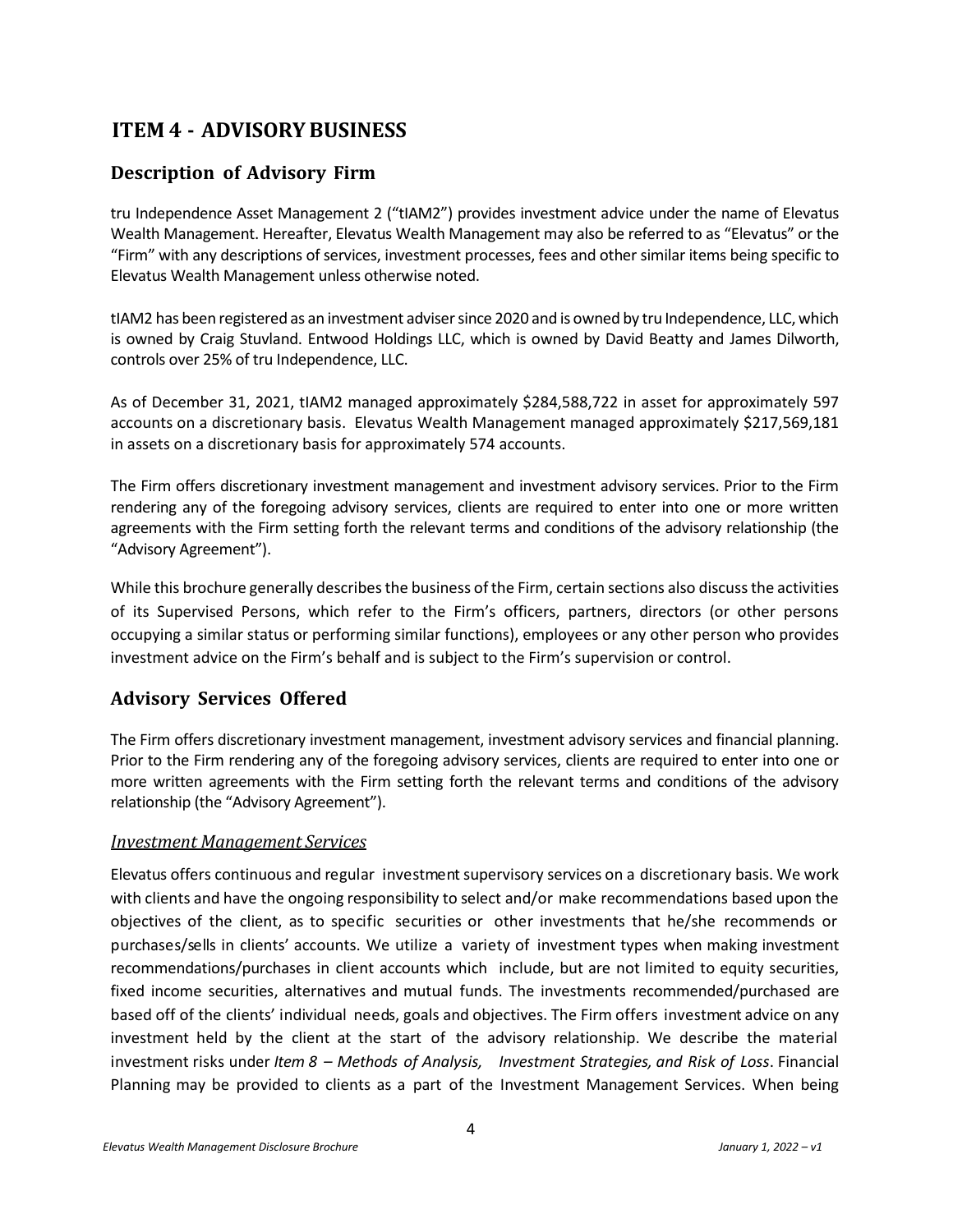provided as a separate service it is described in this section under *Financial Consulting Services* below. We discuss our discretionary authority below under *Item 16 – Investment Discretion*. For more information about the restriction's clients can put on their accounts, see *Tailored Services and Client Imposed Restrictions* in this item below. We describe the fees charged for investment management services below under *Item5 – Fees and Compensation*.

#### *Financial Planning Services*

Our Financial Planning Services Service offers clients the ability to have their investment portfolio allocated among different financial institutions and reviewed by an Investment Adviser Representative for a negotiated fee. This consultation offers the client a detailed look at their financial condition in relation to their investment objectives, risk tolerance, time horizon, and any financial goals that they may be seeking to achieve. This Financial Consultation Service offered by us may or may not be in conjunction with one of our other fee-based programs.

Elevatus provides a variety of financial consulting services to individuals, families and other clients regarding the management of their financial resources based upon an analysis of client's current situation, goals, and objectives. Consulting encompasses one or more of the following areas: Investment Planning, Retirement Planning, Estate Planning, Charitable Planning, Education Planning, Corporate and Personal Tax Planning, Cost Segregation Study, Corporate Structure, Real Estate Analysis, Mortgage/Debt Analysis, Insurance Analysis, Lines of Credit Evaluation, Business and Personal Financial Planning.

Our financial consultations rendered to clients usually include general recommendations for a course of activity or specific actionsto be taken by the clients. In performing these services, Elevatusis not required to verify any information received from the client or from the client's other professionals (e.g., attorneys, accountants, etc.,) and is expressly authorized to rely on such information. We may recommend clients engage the Firm for additional related services, its Supervised Persons in their individual capacities as registered representatives of a broker-dealer and/or other professionals to implement its recommendations. Clients are advised that a conflict of interest exists if clients engage the Firm or its affiliates to provide additional services for compensation. Clients retain absolute discretion over all decisions regarding implementation and are under no obligation to act upon any of the recommendations made by the Firm under a financial planning or consulting engagement. Clients are advised that it remains their responsibility to promptly notify the Firm of any change in their financial situation or investment objectives for the purpose of reviewing, evaluating or revising the Firms recommendations and/or services.

For financial consulting engagements, we provide our clients with a written summary of our observations and recommendations. One-time consultations are typically completed within six (6) months of the client signing a contract with us, assuming that all the information and documents we request from the client are provided to us promptly. Services provided under an on-going consultation agreement are conducted on a regular basis, but no less than annually with the client. The client is under no obligation to act upon the investment adviser's recommendation. If the client elects to act on our recommendations, the client is under no obligation to effect the transaction through us.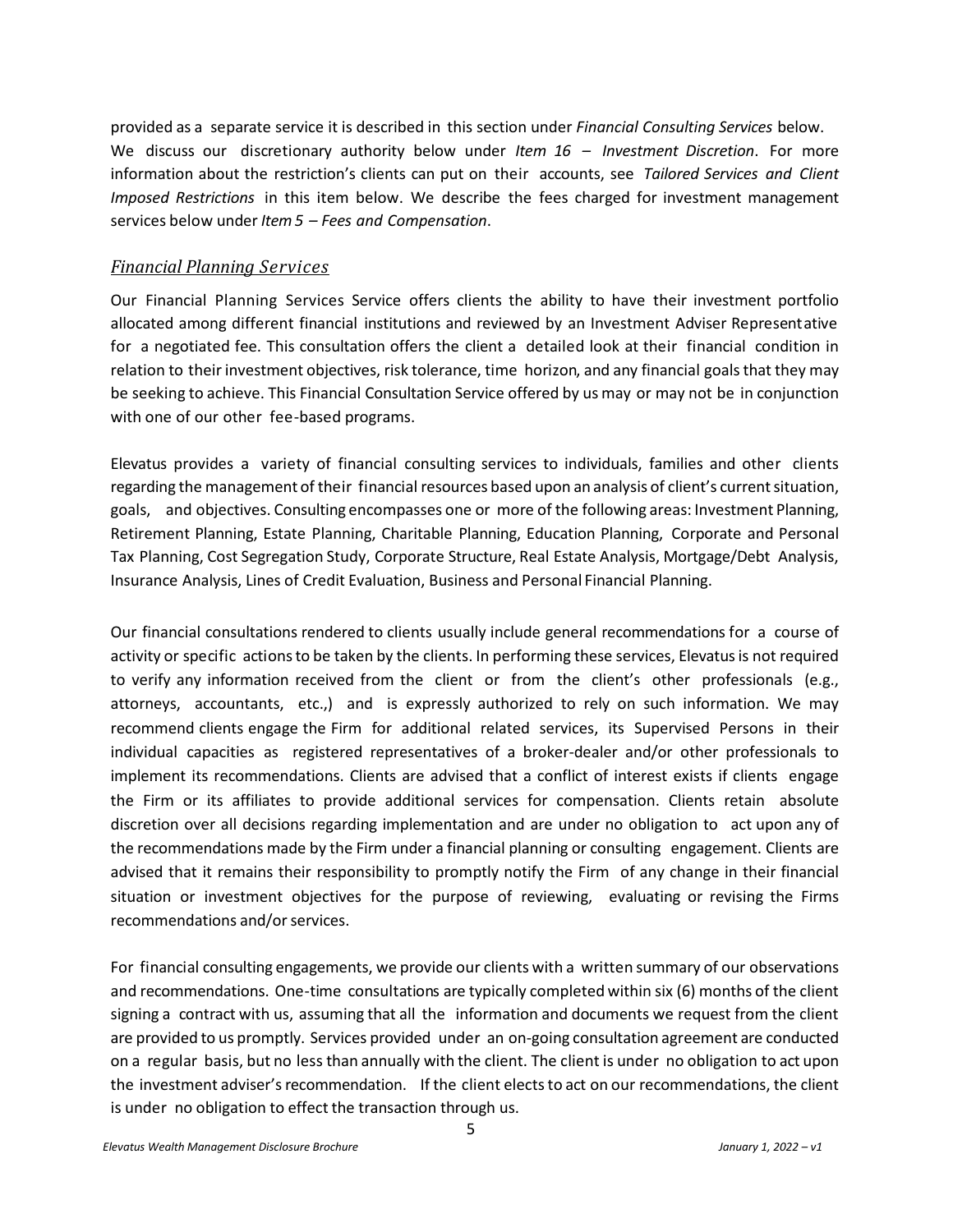We describe fees charged for FinancialConsultation Services below under *Item5 - Fees and Compensation*.

#### *Consulting Services*

Elevatus provides investment consulting services to certain broker/dealers' customers ("Brokerage Customers") who provide written consent requesting to receive the firm's consulting services. Brokerage Customers have entered into a written advisory agreement with Elevatus.

We describe fees charged for FinancialConsultation Services below under *Item5 - Fees and Compensation*.

## <span id="page-5-0"></span>**ITEM 5 - FEES AND COMPENSATION**

## **Fee Schedule & Billing Method**

Elevatus offers services on a fee basis based upon assets under management or advisement.

#### *Investment Management Services*

The annual management fee for our Investment Management Services is based on the total dollar asset value of the assets maintained in your account. The fee assessed and/or charged is based on what is stipulated in the Investment Advisory Agreement signed by each client.

Our annual fee ranges up to 1.50% annually and is assessed and/or charged monthly in arrears, based on prior period-end value. Inflows and outflows of cash are considered on a prorated basisin this calculation. Margin debits in accounts will decrease the fee calculated. Fees can be structured in one of the following ways: a fixed flat percentage fee on total assets in the account, a tiered fee schedule whereby the fee is calculated by applying different rates to different levels of assets or a linear fee schedule where a breakpoint percentage fee is assessed to total assets in the account. Financial planning services are included in the investment advisory fees.

We discuss our discretionary authority below under *Item 16 – Investment Discretion*.

#### *Fee for Consulting Services*

Elevatus receives a consulting fee based on the Assets Under Management from Brokerage Customers who have provided written consent to a broker/dealer to receive the investment consulting service from Elevatus and have entered into a written advisory contract with the Firm. The consulting fee is calculated from the Assets Under Management as of the end of a calendar quarter period multiplied by the annualized rate of from 25-75 basis points. The initial fee is paid only after the completion of one full calendar quarter period following the date of the executed agreement with broker/dealers.

## **Other Fees and Expenses**

In addition to the advisory fees paid to Elevatus, clients may incur certain charges imposed by other third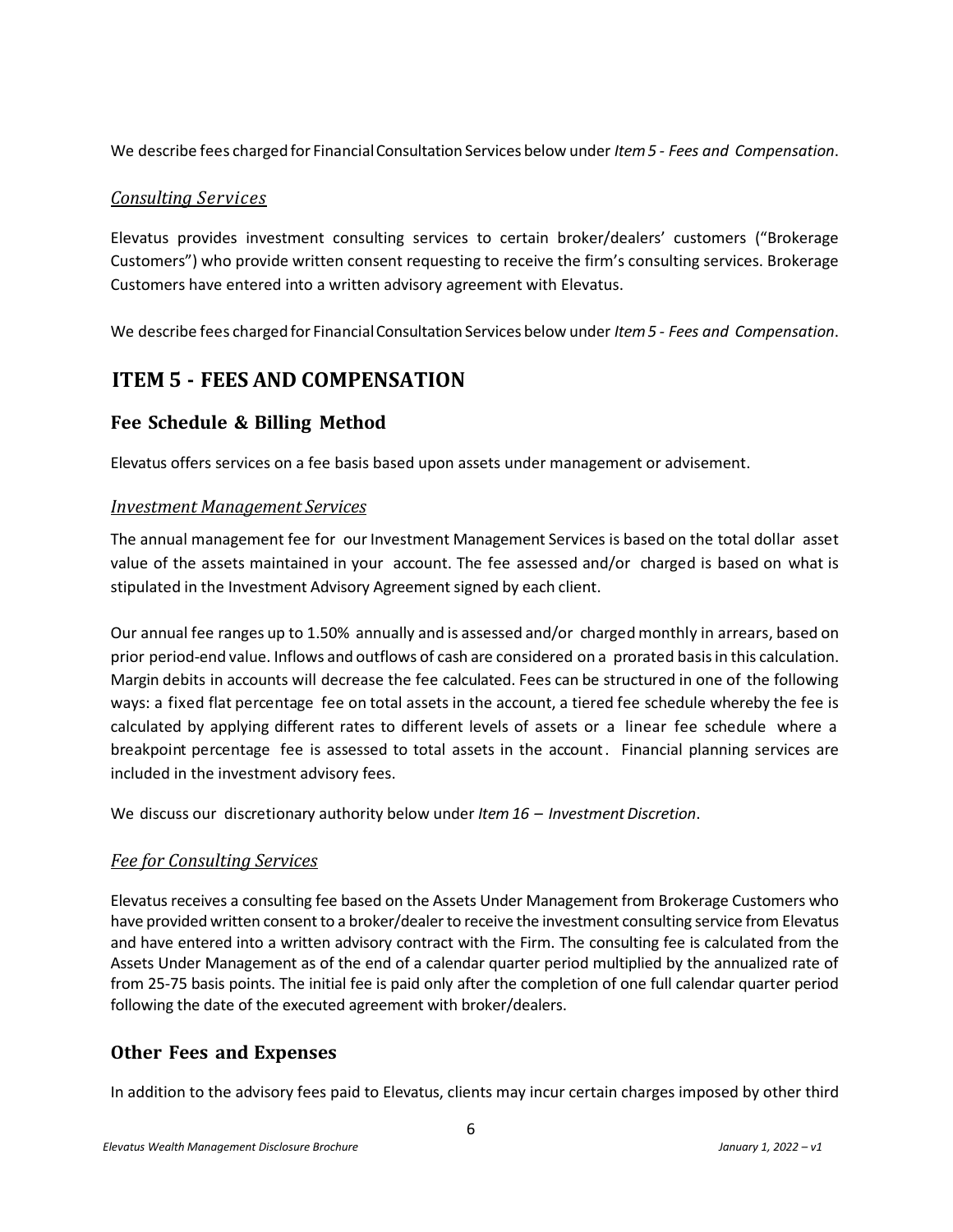parties, such as broker-dealers, custodians, trust companies, platform service providers, banks and other financial institutions (collectively "Financial Institutions"). These additional charges may include securities brokerage commissions, transaction fees, custodial fees, fees attributable to alternative assets, reporting charges, margin costs, charges imposed directly by a mutual fund or ETF in a client's account, as disclosed in the fund's prospectus (e.g., fund management fees and other fund expenses), deferred sales charges, odd-lot differentials, transfer taxes, wire transfer and electronic fund fees, and other fees and taxes on brokerage accounts and securities transactions. The Firm's brokerage practices are described at length in Item 12, below.

#### **Direct Fee Debit**

Clients generally provide Elevatus with the authority to directly debit their accounts for payment of the investment advisory fees. The Financial Institutions that act as the qualified custodian for client accounts, from which the Firm retains the authority to directly deduct fees, have agreed to send statements to clients not less than quarterly detailing account transactions, including any amounts paid to the Firm.

#### **Account Additions and Withdrawals**

As stated above, clients may make additions to and withdrawals from their account at any time, subject to Elevatus' right to terminate an account. Additions may be in cash or securities provided that the Firm reserves the right to liquidate any transferred securities or declines to accept particular securities into a client's account. Clients may withdraw account assets on notice to the Firm, subject to the usual and customary securities settlement procedures. However, the Firm generally designs its portfolios as longterm investments and the withdrawal of assets may impair the achievement of a client's investment objectives. The Firm may consult with its clients about the options and implications of transferring securities. Clients are advised that when transferred securities are liquidated, they may be subject to transaction fees, short- term redemption fees, fees assessed at the mutual fund level (e.g., contingent deferred sales charges) and/or tax ramifications.

#### **Termination**

Either party may terminate the advisory agreement at any time by providing written notice to the other party. The client may terminate the agreement at any time by writing Elevatus at our office. Elevatus will refund any prepaid, unearned advisory fees.

Terminations will not affect liabilities or obligations from transactions initiated in client accounts prior to termination. In the event the client terminates the investment advisory agreement. The Firm will not liquidate any securitiesin the account unlessinstructed by the clientto do so. In the event of client's death or disability, the Firm will continue management of the account until we are notified of client's death or disability and given alternative instructions by an authorized party.

## <span id="page-6-0"></span>**ITEM 6 - PERFORMANCE-BASED FEES AND SIDE-BY-SIDE MANAGEMENT**

Elevatus does not charge performance-based fees or other fees based on a share of capital gains on or capital appreciation of the assets of a client.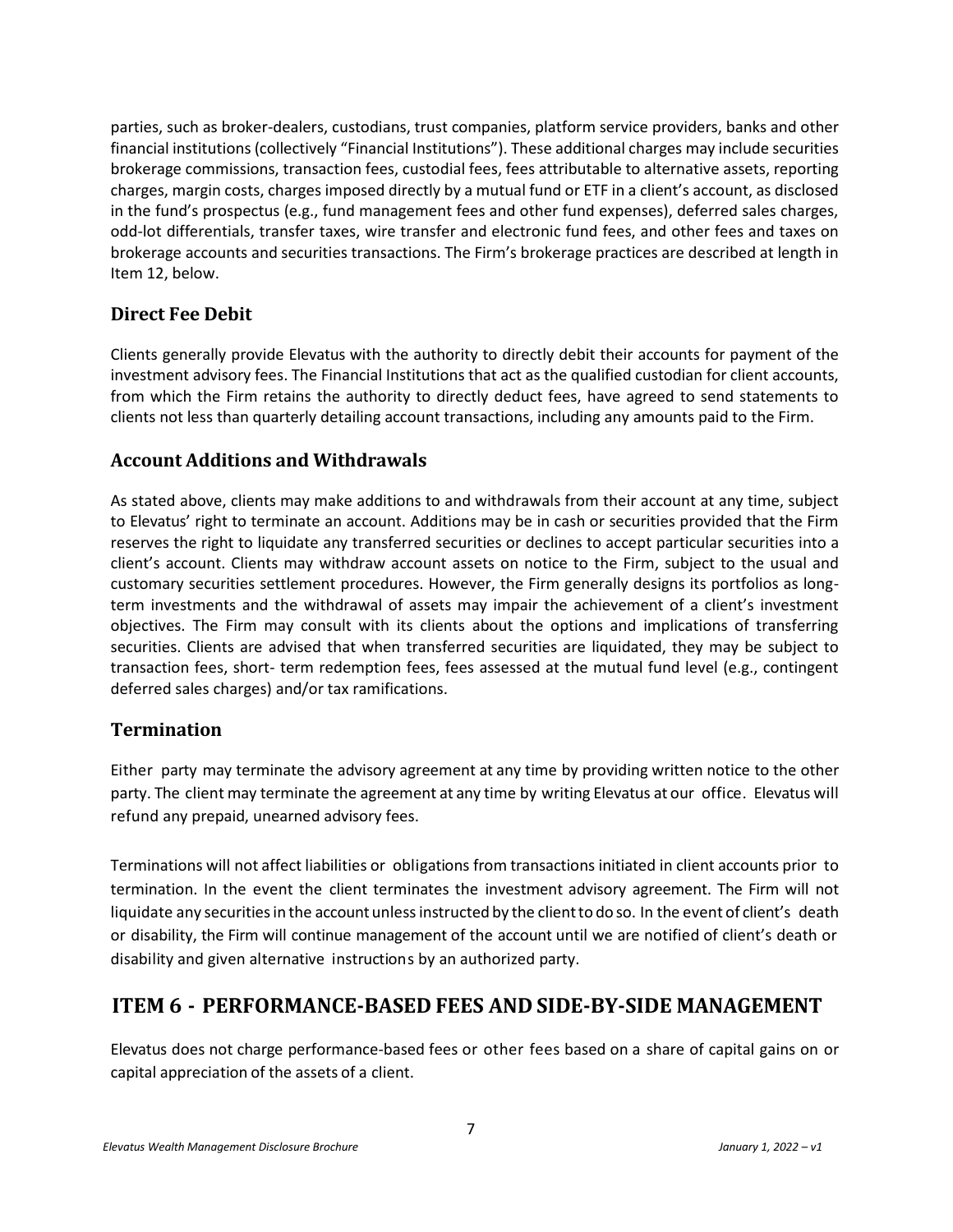## <span id="page-7-0"></span>**ITEM 7 - TYPES OF CLIENTS**

Elevatus provides asset management, financial consulting, ERISA plan advisory & consulting, investment advisory consultation, and selection of third-party money managers. Our services are provided on a discretionary basis to a variety of clients, such as institutional investors, individuals, high net worth individuals, trusts and estates, qualified purchasers and individual participants of retirement plans. In addition, we may also provide advisory services to entities such as pension and profit-sharing plans, businesses, and other investment advisers.

#### **Account Requirements**

Elevatus does not have a specific account minimum.

## <span id="page-7-1"></span>**ITEM 8 - METHODS OF ANALYSIS, INVESTMENT STRATEGIESAND RISK OF LOSS**

#### **Methods of Analysis and Investment Strategies**

We will typically use fundamental, cyclical, charting, and/or technical analysis in the selection of individual securities. Elevatus selects categories of investments based on the clients' attitudes about risk and their need for capital appreciation or income. Different instruments involve different levels of exposure to risk. We seek to select individual securities with characteristics that are most consistent with the client's objectives. Since Elevatus Wealth Management treats each client account uniquely, client portfolios with a similar investment objectives and asset allocation goals may own different securities. Tax factors will not influence the Firm's investment decisions.

#### *General Investment Strategies*

Elevatus generally uses diversification in an effort to minimize risk and optimize the potential return of a portfolio. More specifically, we utilize multiple asset classes, investment styles, market capitalizations, sectors, and regions to provide diversification. Each portfolio composition is determined in accordance with the clients' investment objectives, risk tolerance,and time horizon. We utilize both passive and active investment management strategies in an effort to optimize portfolios.

Our general investment strategy is to seek real capital growth proportionate with the level of risk the client is willing to take. We develop a Client Profileto help identify the client'sinvestment objectives, time horizon, risk tolerance, tax considerations, target asset allocation, and any special considerations and/or restrictions the client chooses to place on the management of the account. The Firm will then recommend investments that we feel are consistent with the Client Profile.

After defining client needs, Elevatus develops and implements plans for the client's account. Then, we monitor the results and make adjustments as needed. As the initial assumptions change, the plans themselves may need to be adapted. Continuous portfolio management is important in an effort to keep the client's portfolio consistent with the client's objectives.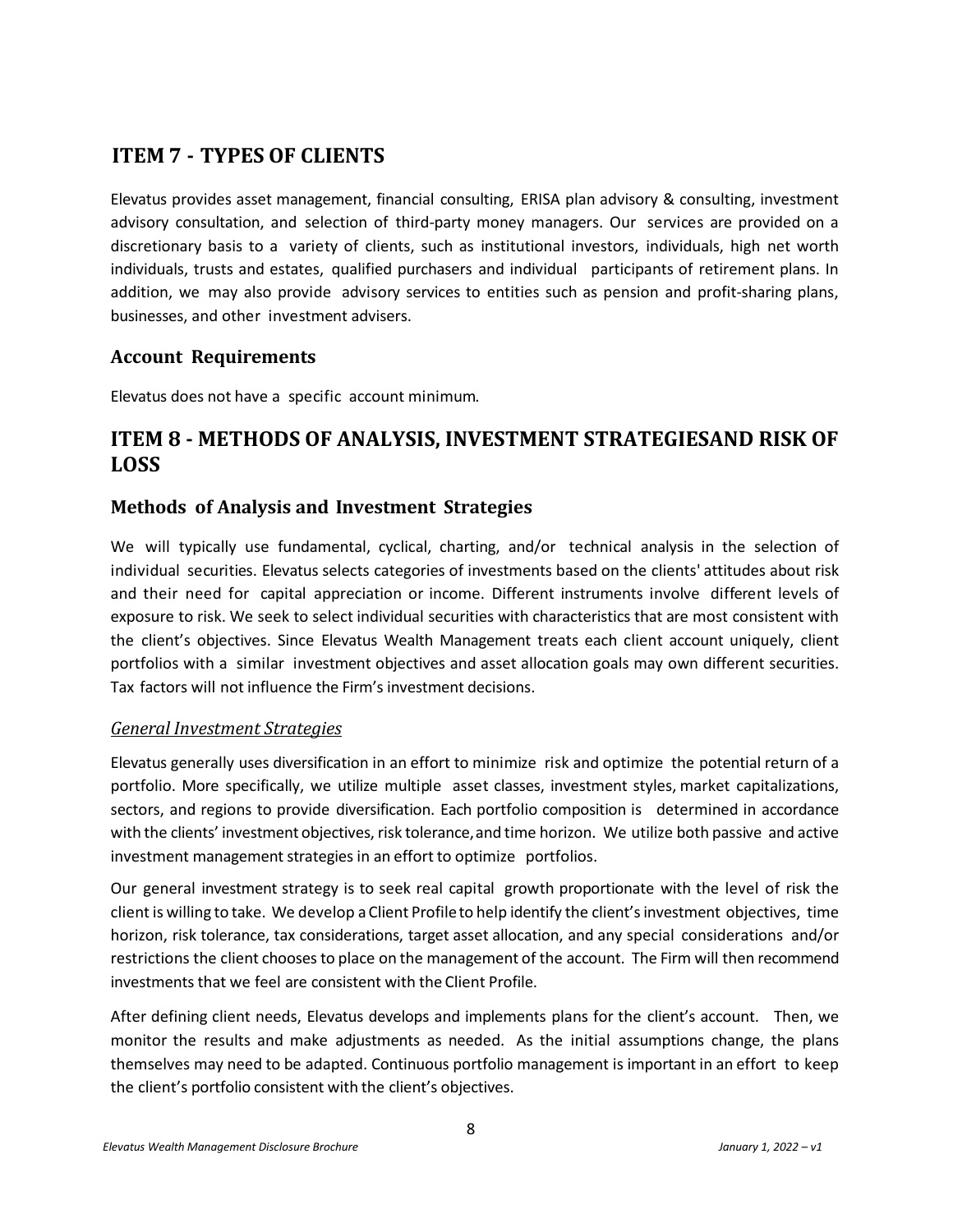#### *Methods of Analysis for Selecting Securities*

Elevatus IARs may use, among others, technical, fundamental, and/or charting analysis in the selection of individual equity securities. Additionally, ourIARs may use specific strategies or resources in the method of analysis and selection of mutual funds.

#### *Technical Analysis*

The effectiveness of technical analysis depends upon the accurate forecasting of major price moves or trends in the securities traded by the IAR. However, there is no assurance of accurate forecasts or that trends will develop in the markets we follow. In the past, there have been periods without discernable trends and similar periods will presumably occur in the future. Even where major trends develop, outside factors like government intervention could potentially shorten them.

Furthermore, one limitation of technical analysis is that it requires price movement data, which can translate into price trends sufficient to dictate a market entry or exit decision. In a trendless or erratic market, a technical method may fail to identify trends requiring action. In addition, technical methods may overreact to minor price movements, establishing positions contrary to overall price trends, which may result in losses. Finally, a technical trading method may under perform other trading methods when fundamental factors dominate price moves within a given market.

The calculations that underline our system, methods, and strategies involve many variables, including determinants from information generated by computers and/or charts. The use of a computer in collating information or in developing and operating a trading method does not assure the success of the method because a computer is merely an aid in compiling and organizing trade information.

Accordingly, no assurance is given that the decisions based on computer-generated information will produce profits for a client's account.

#### *Relative Strength Analysis*

Relative strength measures one stock versus another or a group of stocks versus an index, such as the S&P 500. Through relative strength analysis, we can rank areas of the market that are outperforming or underperforming the broad market, whether the Russell 3000 or S&P 500. For our purposes, we use the S&P 500. We then add the highest relative strength sectors and macro areas (i.e., small cap vs. large cap) to our investment model, using primarily ETFs. The general premise is that those areas of the market with highest relative strength outperform over the long term. Additionally, as a risk override, we run moving average analysis to identify when markets are most vulnerable, and from time to time lighten market exposure.

#### *FundamentalAnalysis*

Fundamental analysis assesses the financial health and management effectiveness of a business by analyzing a company's financial reports, key financial ratios, industry developments, economic data, competitive landscape, and management. The objective of fundamental analysis is to use historical and current financial data to assess the stock valuation of a company, evaluate company profitability, credit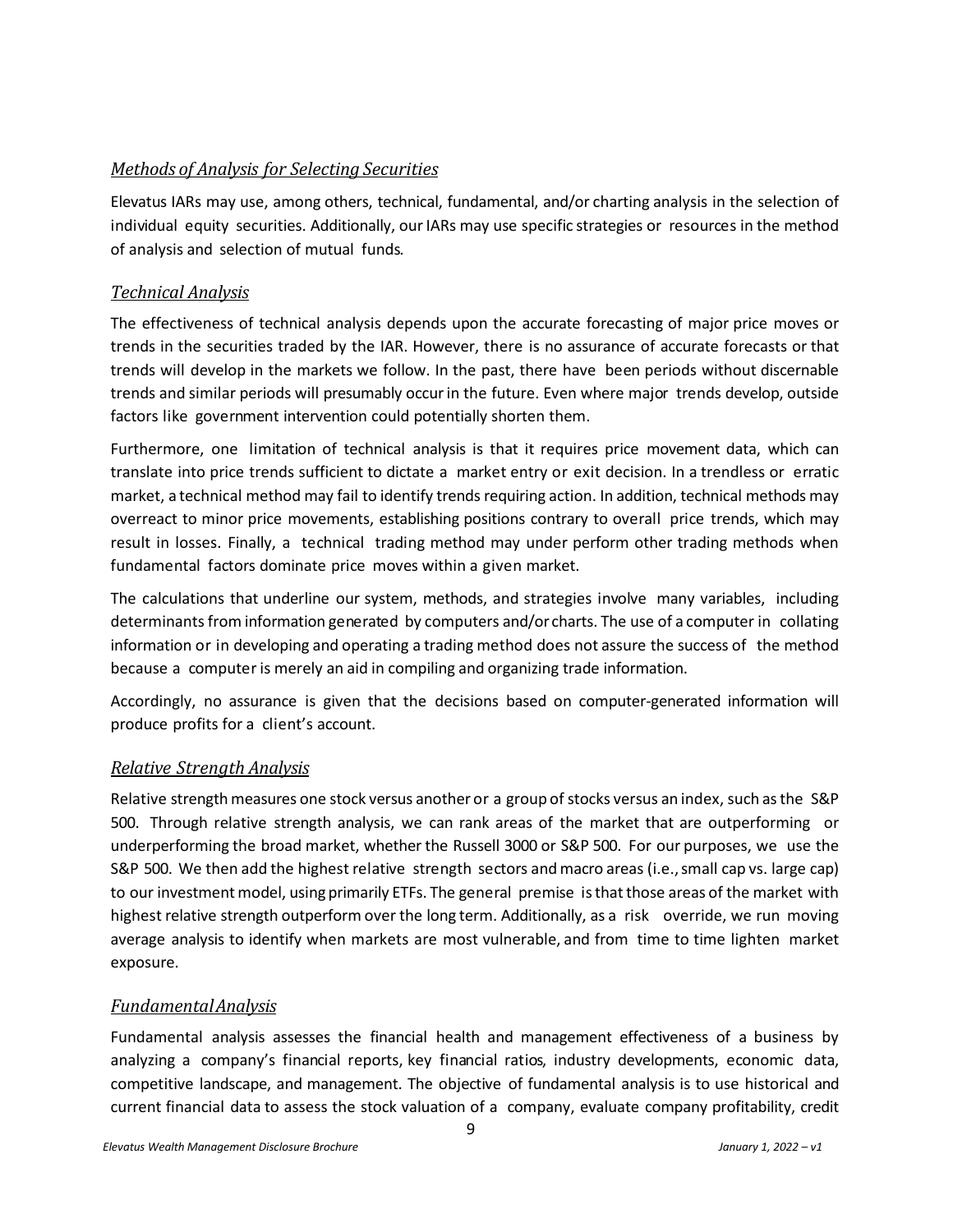risk, and forecast future performance of the company and its share price. Fundamental analysis assumptions and calculations are based on historical data and forecasts; therefore, the quality of information and assumptions used are critical. Differences can exist between market fundamentals and how you analyze them.

#### *ChartingAnalysis*

Charting analysis involves the use of patterns in performance charts. OurIARs use this charting technique to search for patterns in an effort to predict favorable conditions for buying and/orselling a security.

#### *Mutual Funds*

In analyzing mutual funds, our IARs use various sources of information, including data provided by Morningstar. We review key characteristics such as historical performance, consistency of returns, risk level, and size of fund. Expense ratio and other costs are also significant factors in fund selection. We also subscribe to/access additional information from other sources that inform our general macro-economic view.

#### *Options*

IARs may use options as an investment strategy. An option is a contract that gives the buyer the right, but not the obligation, to buy or sell an asset (such as a share of stock) at a specific price on or before a certain date. An option, just like a stock or bond, is a security. An option is also a derivative, because it derives its value from an underlying asset. The two types of options are calls and puts. A call gives the holder the right to buy an asset at a certain price within a specific period of time. A call may be purchased if the expectation is that the stock will increase substantially in value before the option expires. It may also be sold as a hedge to protect gains or principal of an existing holding (covered calls). A put gives the holder the right to sell an asset at a certain price within a specific period of time. A put may be purchased if the expectation isthat the stock will decrease substantially in value before the option expires. They are typically purchased as a hedge to protect gains or principal of a portfolio. There are various options strategies that our IARs may deploy in a strategy, as appropriate fora client's needs. These include, but may not be limited to: covered options (selling a call or put fora premium payment while retaining the cash or securities required to facilitate the underlying purchase or sale of securities if an option is exercised) or spreads/straddles(buying or selling call or put options on the same or opposite side of the market to benefit from the bid/ask "spread" or to straddle the market based on value or time variances).

#### *Alternative Investments*

IARs may use Alternative Investments as a way to diversify a portfolio. Alternative Investments are considered to be "non-correlated" assets, meaning that they do not tend to run up or down (track) with the market like standard securities typically do. The main goal of alternatives is to provide access to other return sources, with the potential benefit of reducing risk of a client's portfolio, improving returns, or both.

#### *Specific Investment Strategiesfor Managing Portfolios*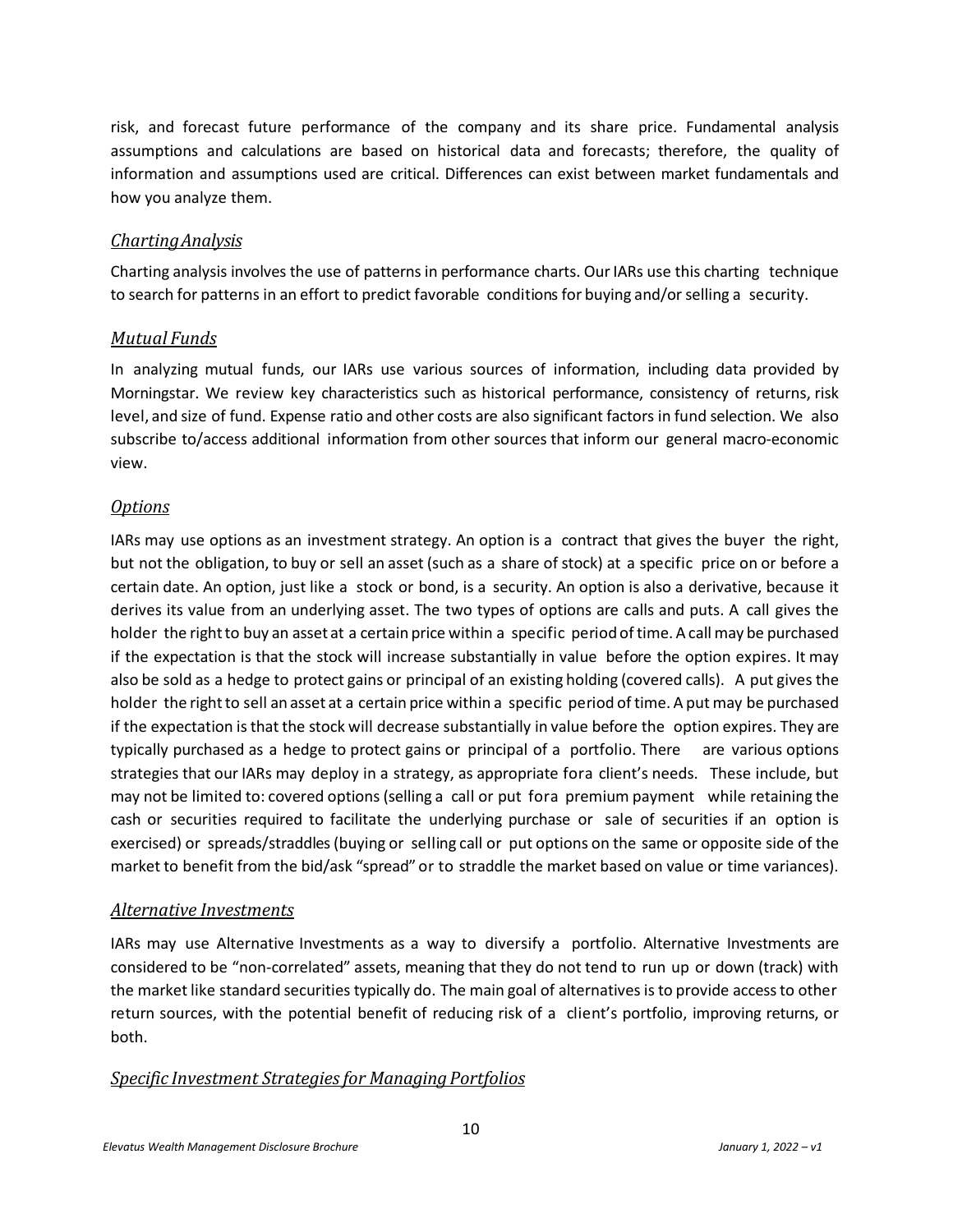IARs may use Modern Portfolio Theory tactical asset allocation, cash as a strategic asset, long-term holding, trend, dollar-cost-averaging, defensive portfolio strategies in the construction and management of client portfolios.There is no guarantee that any of the following strategies will be successful and we make no promises or warranties asto the accuracy of our market analysis.

#### *Modern Portfolio Theory (MPT)*

IARs use the Modern Portfolio Theory, which has a basic concept of using diversification in an effort to help minimize risk and optimize the potential return of a portfolio.

#### *Tactical Asset Allocation*

IARs may use a tactical asset allocation strategy in the shorterterm to deviate from a client's long- term strategic asset allocation target in an effort to take advantage of what we perceive as market pricing anomalies or strong market sectors or to avoid perceived weak sectors. Once they achieve the desired short-term opportunities or perceives that opportunities have passed, we generally return a client's portfolio to the original strategic asset mix.

#### *Cash as a Strategic Asset*

IARs may use cash as a strategic asset and at times move or keep client's assets in cash or cash equivalents. While high cash levels can help protect a client's assets during periods of market decline, there is a risk that our timing in moving to cash is less than optimal upon either exit or reentry into the market, potentially resulting in missed opportunities during positive market moves.

#### *Long-termHolding*

IARs do not generally purchase securitiesfor clients with the intent to sell the securities within 30 days of purchase, as we do not generally use short-term trading as an investment strategy. However, there may be times when we will sell a security fora client when the client has held the position for less than 30 days.

IARs do not attempt to time short-term market swings. Short term buying and selling of securities is typically limited to those cases where a purchase has resulted in an unanticipated gain or loss in which we believe that a subsequent sale is in the best interest of the client.

#### *Trend*

IARs may manage client assets using a trend following methodology based on the 200-day average and grounded in a strong sell discipline for all positions within the portfolio.

#### *Dollar-Cost-Averaging*

Dollar cost averaging involves investing money in multiple installments over time to take advantage of price fluctuations in the attempt to get a lower average cost per share.

#### *Defensive Strategies*

If our IAR anticipates poor near-term prospects for equity markets, we may adopt a defensive strategy for clients' accounts by investing substantially in fixed income securities and/or money market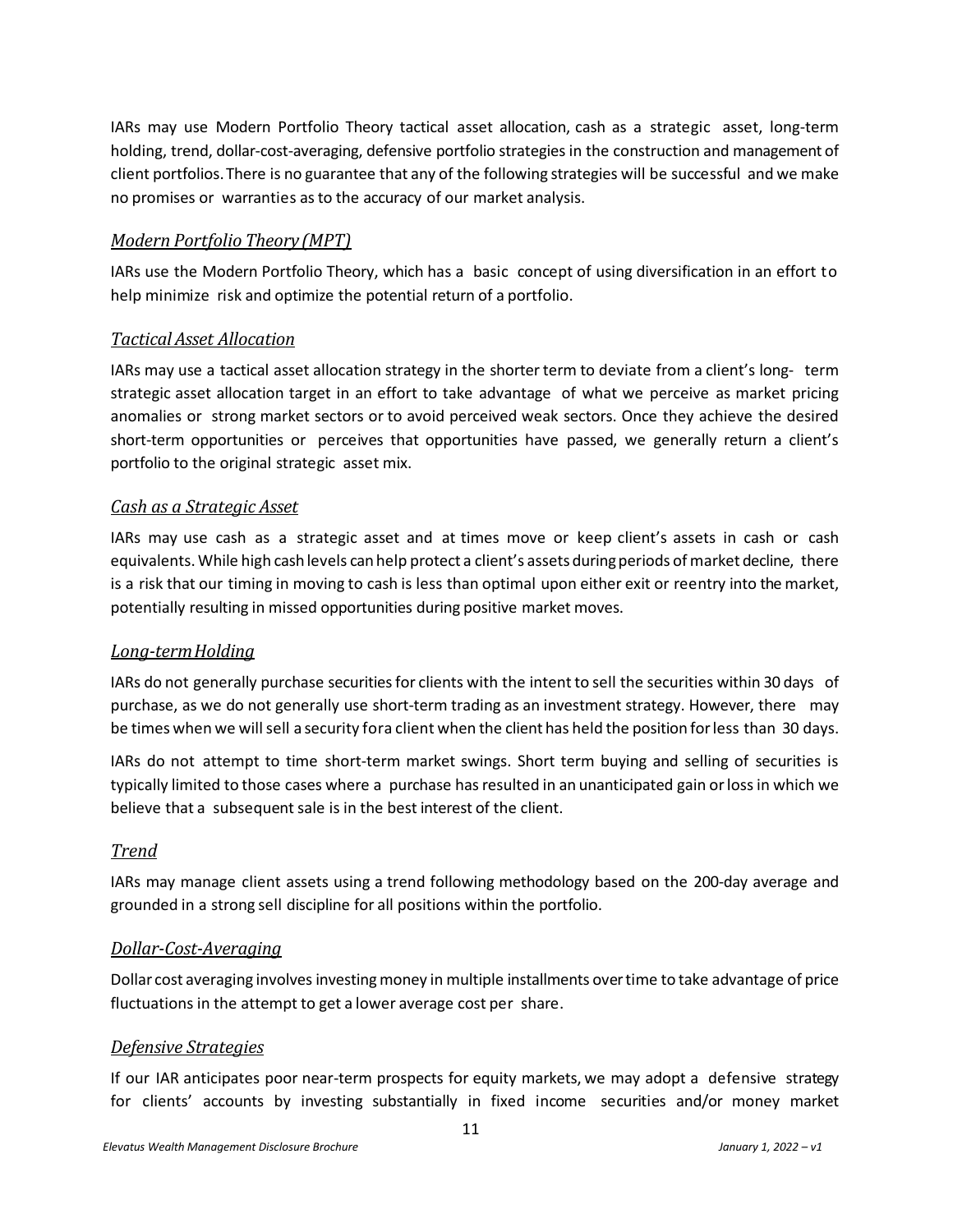instruments. We may also utilize low, non or negative correlated investments through mutual funds and EFT's. There can be no guarantee that the use of defensive techniques would be successful in avoiding losses.

#### *Margin*

Some clients of Elevatus Wealth Management maintain margin accounts to facilitate short-term borrowing needs, which are unrelated to our investment strategy (ies). For some high-net worth (HNW) clients that are seeking a more aggressive strategy for their portfolio, our IARs may work with those clients on an individual basis to develop a leveraged strategy utilizing margin to increase market participation portfolio as part of a customized investment strategy. Clients are responsible for any brokerage or margin charges in addition to advisory fees. Risks of using margin include "margin calls" (also called "fed calls" or "maintenance calls.") Margin calls occur when account values decrease below minimum maintenance margin levels established by the broker-dealer that holds the securities in the client's account, requiring the investor to deposit additional money or securities into their margin account.

While the use of margin borrowing can increase returns, it can also magnify losses. Clients must specifically request to establish a margin account.

#### *Additional Strategies*

Clients interested in learning more about any of the above strategies should contact us for more information and/or refer to the prospectus of any mutual fund. We may also consider additional strategies by specific client request.

#### Investing Involves Risk

#### *General Risks of Owning Securities*

Investing in securities involves risk of loss that clients should be prepared to bear. While the stock market may increase and your account(s) could enjoy again, it is also possible that the stock market may decrease, and your account(s) could suffer a loss. It isimportantthat you understand the risks associated with investing in the stock market, are appropriately diversified in your investments, and ask us any questions you may have.

#### *Risk of Loss*

Diversification does not guarantee a profit or guarantee to protect you against loss, and there is no guarantee that your investment objectives will be achieved. The Firm strategies and recommendations may lose value. All investments have certain risks involved including, but not limited to the following:

- Stock Market Risk: The value of securities in the portfolio will fluctuate and, as a result, the value may decline suddenly or over a sustained period of time.
- Managed Portfolio Risk: The manager's investment strategies or choice of specific securities may be unsuccessful and may cause the portfolio to incur losses.
- Industry Risk: The portfolio's investments could be concentrated within one industry or group of industries. Any factors detrimental to the performance of such industries will disproportionately impact your portfolio. Investments focused in a particular industry are subject to greater risk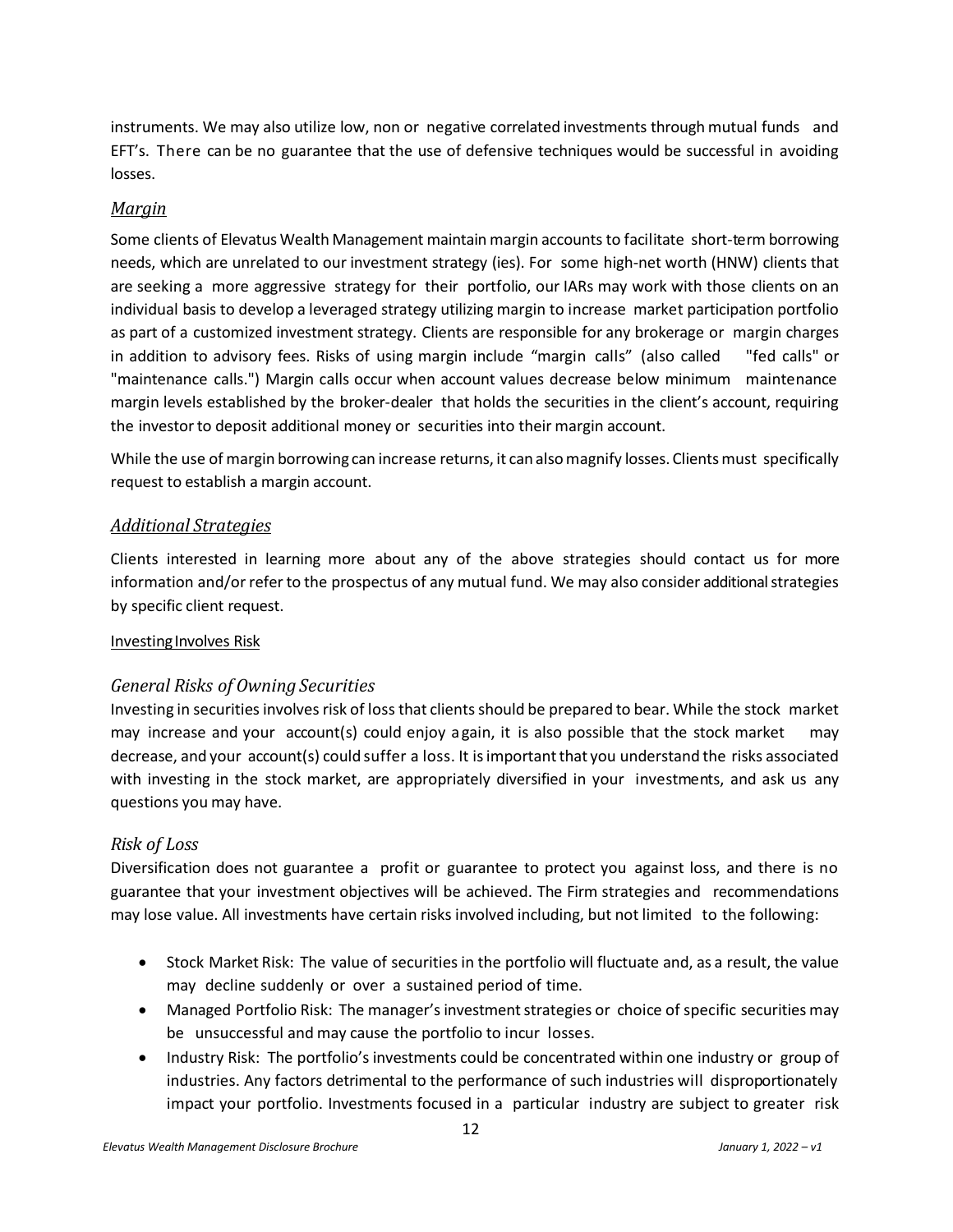and are more greatly impacted by market volatility than less concentrated investments.

- Non-U.S. Securities Risk: Non-U.S. securities are subject to the risks of foreign currency fluctuations, generally higher volatility and lower liquidity than U.S. securities, less developed securities markets and economic systems and political economic instability.
- Emerging Markets Risk: To the extent that your portfolio invests in issuers located in emerging markets, the risk may be heightened by political changes and changes in taxation or currency controls that could adversely affect the values of these investments. Emerging markets have been more volatile than the markets of developed countries with more mature economies.
- Currency Risk: The value of your portfolio's investments may fall as a result of changes in exchange rates.
- Credit Risk: Most fixed income instruments are dependent on the underlying credit of the issuer. If we are wrong about the underlying financial strength of an issuer, we may purchase securities where the issuer is unable to meet its obligations. If this happens, your portfolio could sustain an unrealized or realized loss.
- Inflation Risk: Most fixed income instruments will sustain losses if inflation increases or the market anticipates increases in inflation. If we enter a period of moderate or heavy inflation, the value of your fixed income securities could go down.
- Interest Rate Risk: Fluctuations in interest rates may cause investment prices to fluctuate.
- Margin Risk: The use of margin is not suitable for all investors, since it increases leverage in your Account and therefore risk.
- ETF and Mutual Fund Risk: When we invest in an ETF or mutual fund fora client, the client will bear additional expenses based on its pro rata share of the ETFs or mutual fund's operation expenses, including the potential duplication of management fees. The risk of owning an ETF or mutual fund greatly reflects the risks of owning the underlying securitiesthe ETF or mutual fund holds. Clients may also incur brokerage costs when purchasing ETFs.
- Derivative Risk: Derivatives are securities, such as futures contracts or options, whose value is derived from that of other securities or indices. Derivatives can be used for hedging (attempting to reduce risk by offsetting one investment position with another) or non-hedging purposes. Hedging with derivatives may increase expenses, and there is no guarantee that a hedging strategy will achieve the desired results. Utilizing derivatives can cause greater than ordinary investment risk, which could result in losses.
- Alternative Investment Risk: Alternative Investments involve a high degree of risk, often engage in leveraging and other speculative investment practices thatmay increase the risk of investment loss, can be highly illiquid, are not always required to provide periodic pricing or valuation information to investors, may involve complex tax structures and delays in distributing important tax information, are not subject to the same regulatory requirements as mutual funds, often charge high fees which may offset any trading profits, and in many cases the underlying investments are not transparent and are known only to the investment manager. Alternative investment performance can be volatile. An investor could lose all or a substantial amount of his or her investment.
- Management Risk: Your investment with us varies with the success and failure of our investment strategies, research, analysis and determination of portfolio securities. If our investment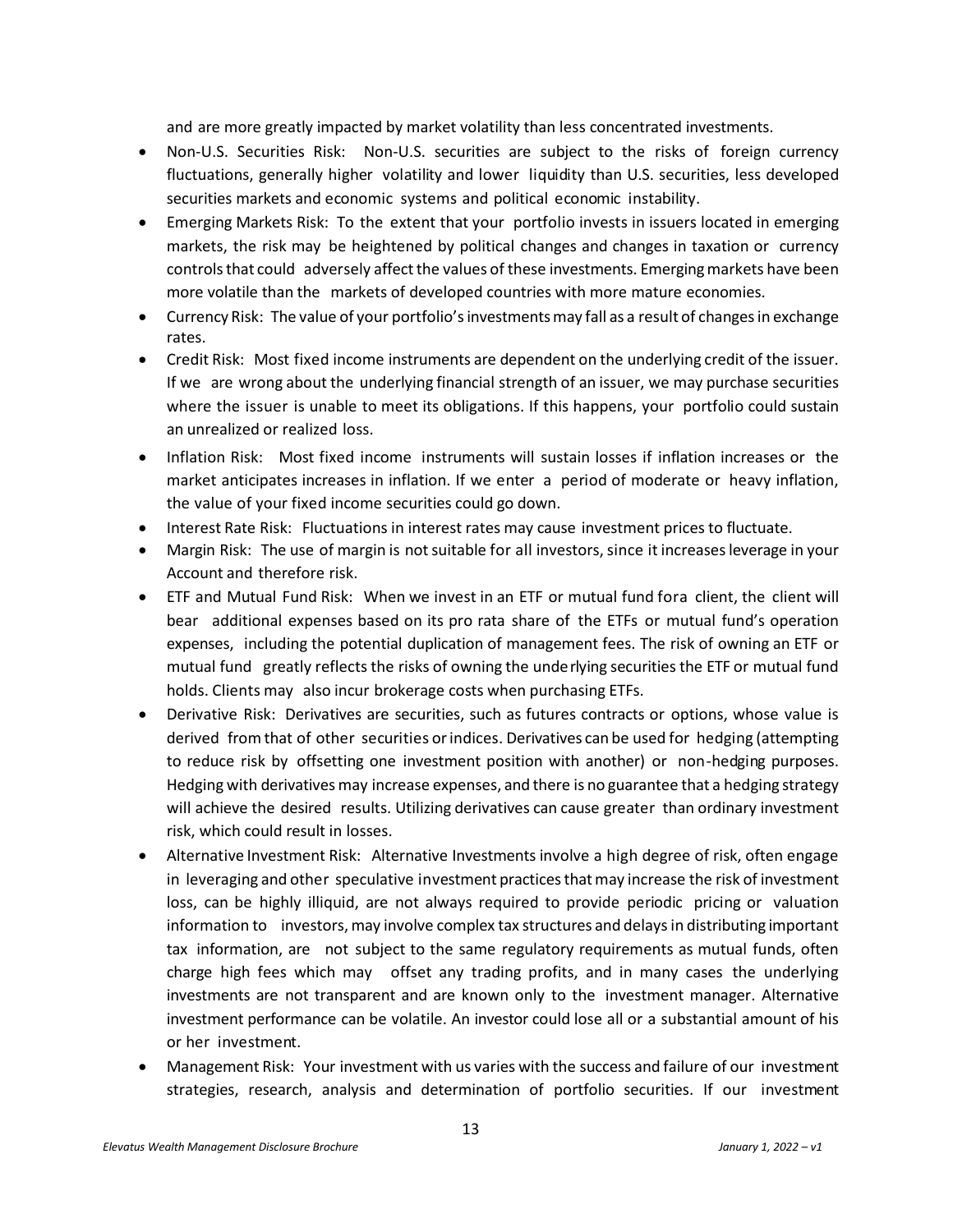strategies do not produce the expected returns, the value of the investment may decrease.

## <span id="page-13-0"></span>**ITEM 9 - DISCIPLINARY INFORMATION**

Elevatus and our personnel seek to maintain the highest level of business professionalism, integrity, and ethics. We are required to disclose the facts of any legal or disciplinary eventsthat arematerial to a client's evaluation of our business or the integrity of our management. We do not have any required disclosures to this Item.

## <span id="page-13-1"></span>**ITEM 10 - OTHER FINANCIAL INDUSTRY ACTIVITIES AND AFFILIATIONS**

Elevatus is required to disclose any relationship or arrangement that is material to its advisory business or to its clients with certain related persons.

#### **Licensed Insurance Agents**

Certain of the Firm's Supervised Persons are licensed insurance agents and may offer certain insurance products on a fully disclosed commissionable basis. A conflict of interest exists to the extent that the Firm recommends the purchase of insurance products where its Supervised Persons may be entitled to insurance commissions or other additional compensation. The Firm has procedures in place whereby it seeks to ensure that all recommendations are made in its clients' best interest regardless of any such affiliations.

#### **Financial Institution Consulting Services**

Elevatus has agreement(s) with broker/dealers to provide investment consulting services to Brokerage Customers. Broker/dealers pay compensation to Elevatus for providing investment consulting services to Customers. This consulting arrangement does not include assuming discretionary authority over Brokerage Customers' brokerage accounts or the monitoring of securities. These consulting services offered to Brokerage Customers may include a general review of Brokerage Customers' investment holdings, which may or may not result in Elevatus' investment adviser representative making specific securities recommendations or offering general investment advice. Brokerage Customers will execute a written advisory agreement directly with Elevatus. This relationship presents conflicts of interest. Potential conflicts are mitigated by Brokerage Customers consenting to receive investment consulting services from Elevatus; by Elevatus not accepting or billing for additional compensation on broker/dealers' Assets Under Management beyond the consulting fees disclosed in Item 5 in connection with the investment consulting services; and by Elevatus not engaging as, or holding itself out to the public as, a securities broker/dealer. Elevatus is not affiliated with any broker/dealer.

## **Relationship with tru Independence, LLC**

Elevatus maintains a business relationship with tru Independence, LLC ("tru Independence"), a service platform for investment professionals and an SEC registered investment adviser. Through its relationship with tru Independence, the Firm gains access to services related to reporting, custody, investments, compliance, trading, technology, transition support and other related services.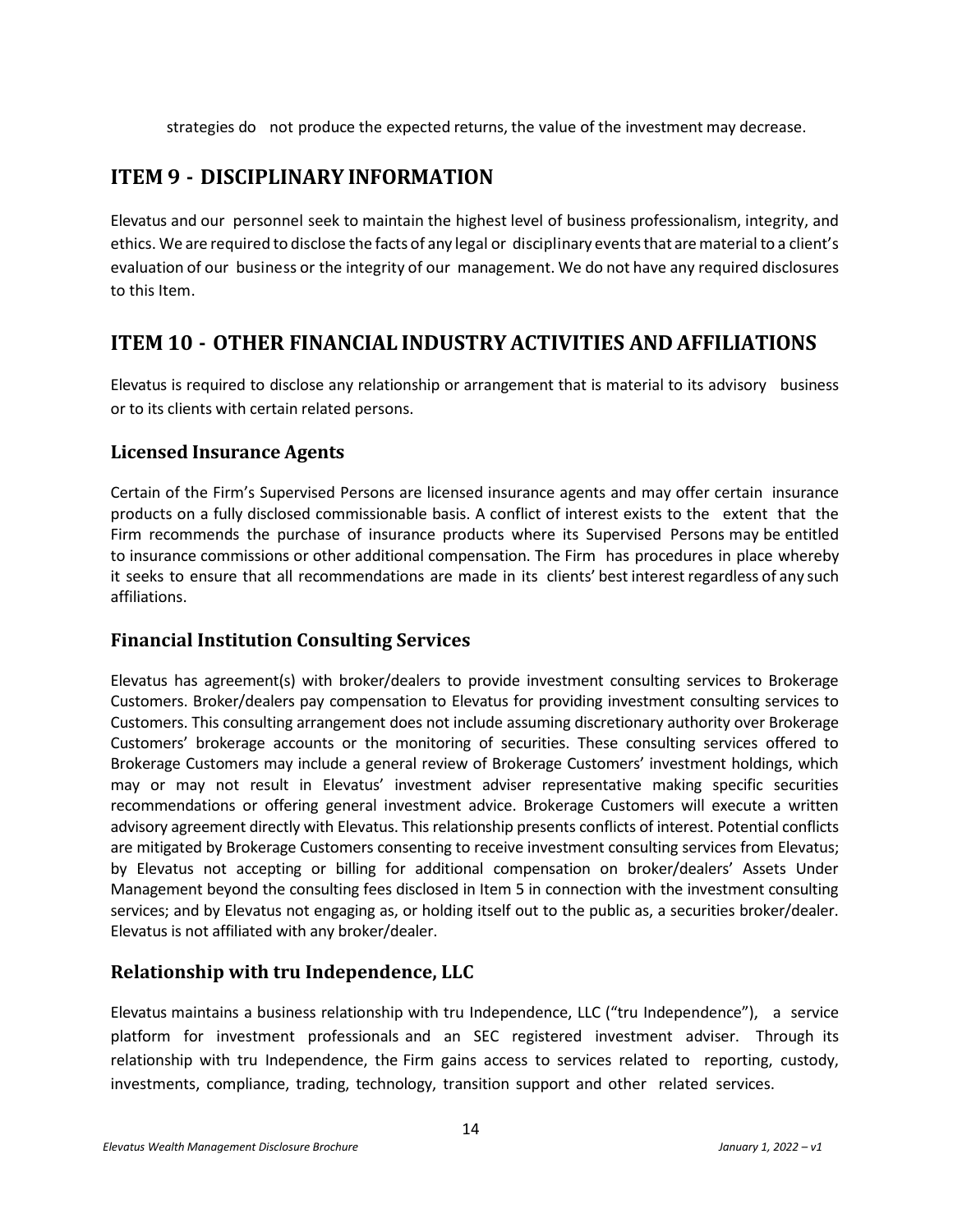In fulfilling its duties to its clients, Elevatus endeavors at all times to put the interests of its clients first. The Firm reviews all of its service provider relationships on an ongoing basis in an effort to ensure decisions are made in the best interests of clients. Clients should be aware, however, that this relationship may pose certain conflicts of interest. Specifically, tru Independence charges Elevatus a platform fee that decreases as assets increase. Accordingly, the Firm has an incentive to increase the assets it places through the tru Independence platform. tru Independence also provided transition support aimed at helping Elevatus launch its new advisory firm. The receipt of economic and other benefits as described above from tru Independence creates an incentive for the Firm to choose tru Independence over other service providersthat do not furnish similar benefits.

#### **Retirement Plan Accounts**

The Firm may from time to time recommend the rollover to an IRA from an employer sponsored retirement plan. This product will be recommended when it is deemed by the Firm to be in the best interest of the client. It is understood that the Investment Advisor Representative will receive management fee paid by me as indicated by the client agreement that will be signed when the account is opened.

When we provide investment advice to you regarding your retirement plan account or individual retirement account, we are fiduciaries within the meaning of Title I of the Employee Retirement Income Security Act and/or the Internal Revenue Code, as applicable, which are laws governing retirement accounts. The way we make money creates some conflicts with your interests, so we operate under a special rule that requires us to act in your best interest and not put our interest ahead of yours. Under this special rule's provisions, we must:

- Meet a professional standard of care when making investment recommendations (give prudent advice);
- Never put our financial interests ahead of yours when making recommendations (give loyal advice);
- Avoid misleading statements about conflicts of interest, fees, and investments;
- Follow policies and procedures designed to ensure that we give advice that is in your best interest;
- Charge no more than is reasonable for our services; and
- Give you basic information about conflicts of interest.

When recommending the rollover to an IRA from an employer sponsored retirement plan, you will be provided with disclosure on the reasons why the transaction is in your best interested, it will be required to be signed by both you and the advisor and will be maintained in your file.

## <span id="page-14-0"></span>**ITEM 11 - CODE OF ETHICS, PARTICIPATION OR INTEREST IN CLIENT TRANSACTIONS AND PERSONAL TRADING**

## **Code of Ethics**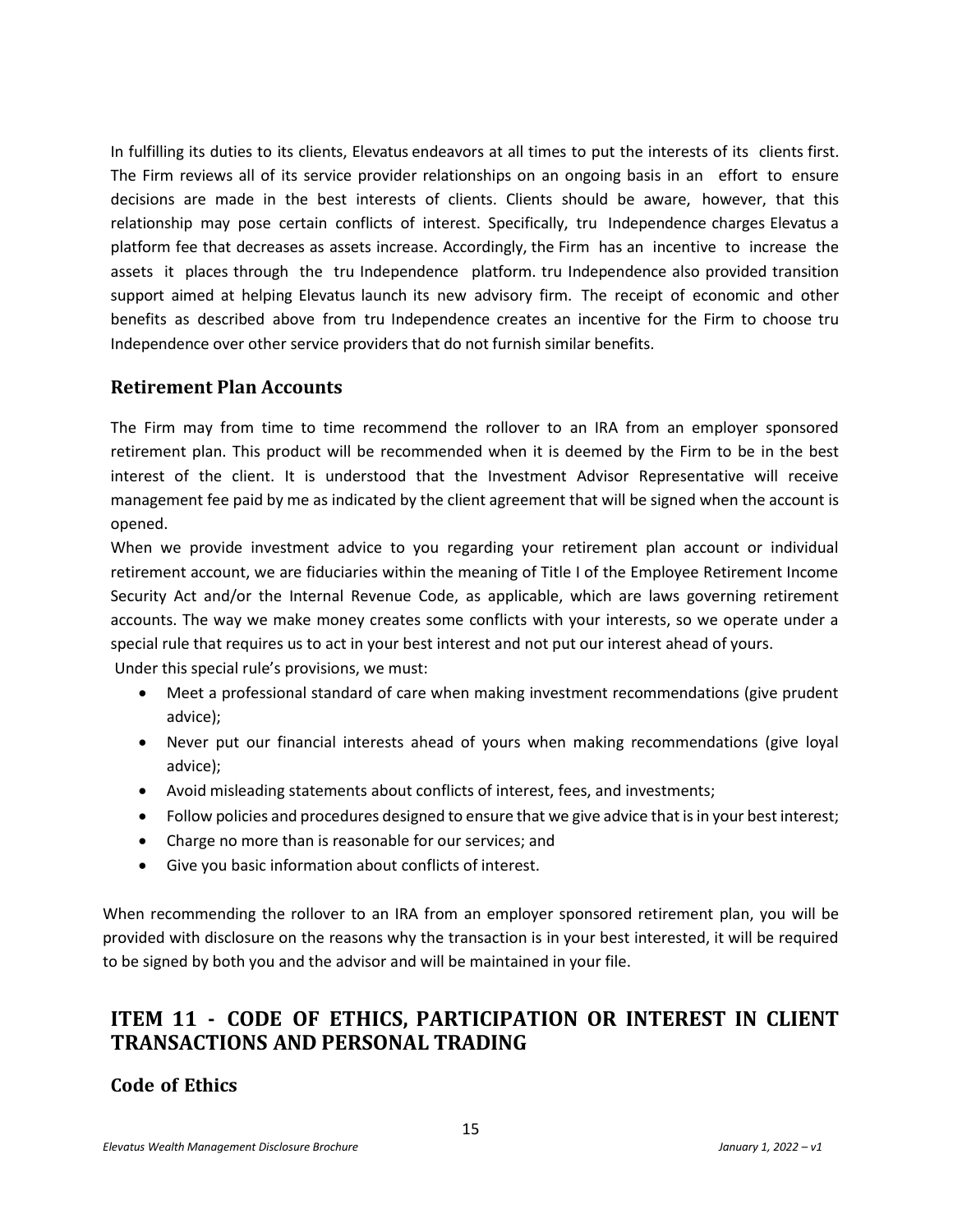Elevatus believes that we owe clients the highest level of trust and fair dealing. As part of our fiduciary duty, we place the interests of our clients ahead of the interests of the firm and our personnel. We have adopted a Code of Ethics that emphasizes the high standards of conduct that Elevatus seeks to observe. Our personnel are required to conduct themselves with integrity at all times and follow the principles and policies detailed in our Code of Ethics.

Elevatus' Code of Ethics attempts to addressspecific conflicts of interest that either we have identified or that could likely arise. Elevatus Wealth Management's personnel are required to follow clear guidelines from the Code of Ethics in areas such as gifts and entertainment, other business activities, prohibitions of insider trading, and adherence to applicable federal securities laws. Additionally, individuals who formulate investment advice for clients, or who have access to nonpublic information regarding any clients' purchase or sale of securities, are subject to personal trading policies governed by the Code of Ethics (see below).

Elevatus will provide a complete copy of the Code of Ethics to any client or prospective client upon request.

#### *Personal Trading Practices*

Elevatus and our personnel may purchase or sell securities for themselves, regardless of whether the transaction would be appropriate for a client's account. Elevatus and our personnel may purchase or sell securities for themselves that we also recommend/utilize for clients. This includes related securities (e.g., warrants, options, or other derivatives). This presents a potential conflict of interest, as we have an incentive to take investment opportunities from clients for our own benefit, favor our personal trades over client transactions when allocating trades, or use the information about the transactions we intend to make for clients to our personal benefit by trading ahead of clients.

Our policies to address these conflicts include the following:

- 1. The client receives the opportunity to act on investment decisions/recommendations prior to and in preference to accounts of your Elevatus Wealth Management's investment advisor representative ("IAR").
- 2. The Firm prohibits trading in a manner that takes personal advantage of price movements caused by client transactions.
- 3. If your IAR wishes to purchase or sell the same security as he/she recommends or takes action to purchase or sell for a client, he/she will not do so until the custodian fills the client's order, if the order cannot be aggregated with the client order. As a result of this policy, it is possible that clients may receive a better or worse price than IAR for transactionsin the same security on the same day as a client.
- 4. The Firm requires our IARs to report personal securities transactions on at least a quarterly basis.
- 5. Conflicts of interest also may arise when Firm IARs become aware of limited offerings or IPOs, including private placements or offerings of interests in limited partnerships or any thinly traded securities, whether public or private. Given the inherent potential for conflict, limited offerings and IPOs demand extreme care. IARs are required to obtain pre-approval from the Chief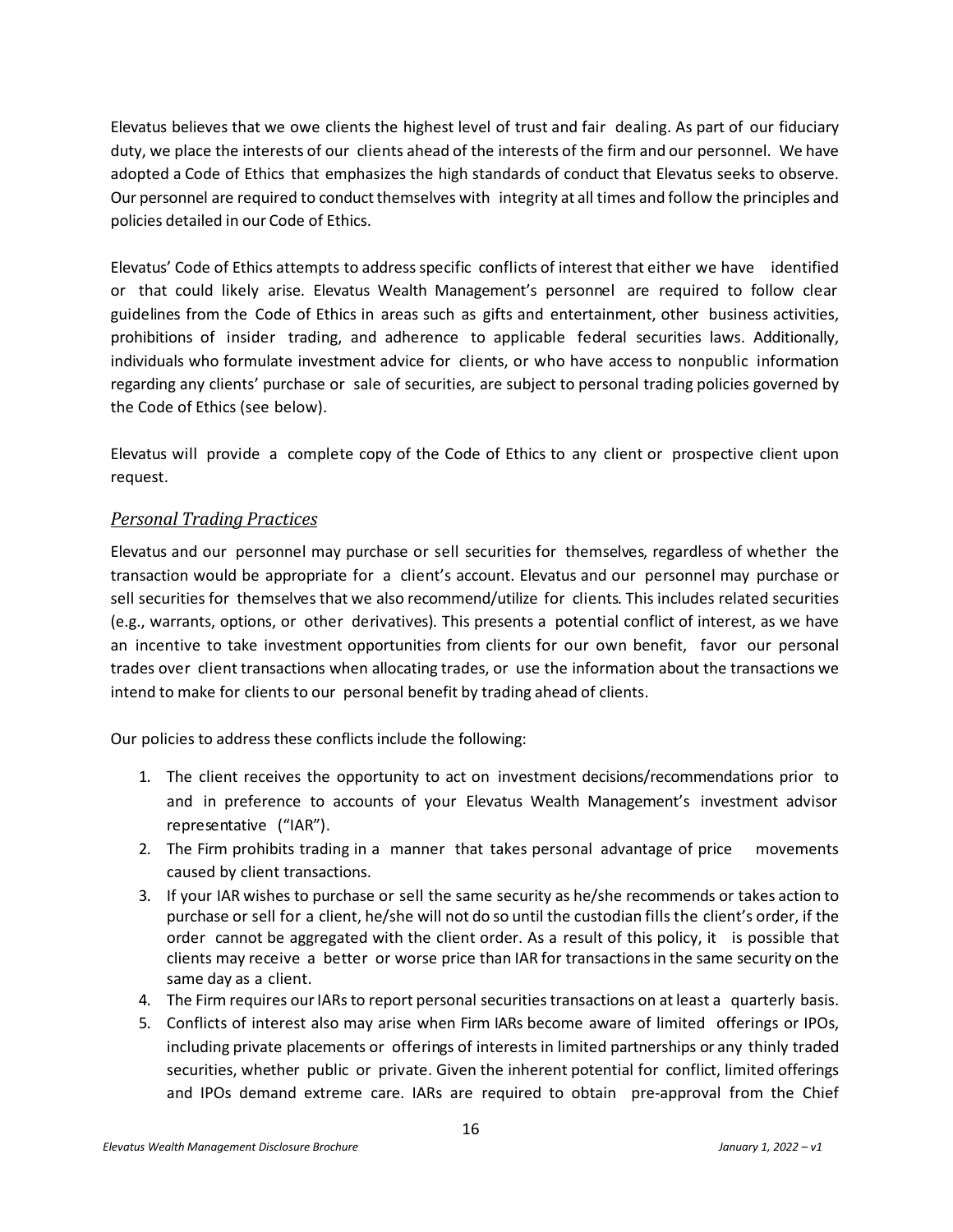Compliance Officer before trading in limited offerings and are prohibited from transacting in IPOs for personal accounts.

6. Under certain limited circumstances, we make exceptions to the policies stated above. The Firm will maintain records of these trades, including the reasons for any exceptions.

## <span id="page-16-0"></span>**ITEM 12 - BROKERAGE PRACTICES**

Elevatus requires accounts that are not managed by third-party investment managers to be established with Charles Schwab & Co., Inc. ("Schwab") member FINRA/SIPC. Elevatus engages Schwab to clear transactions and custody assets. Schwab provides the Firm with services that assist us in managing and administering clients' accounts which include software and other technology that (i ) provide access to client account data (such as trade confirmations and account statements); (ii) facilitate trade execution and allocate aggregated trade orders for multiple client accounts; (iii) provide research, pricing and other market data; (iv) facilitate payment of fees from its clients' accounts; and (v) assist with certain back-office functions, recordkeeping and client reporting.

As part of the arrangement described above, Schwab also make certain research and brokerage services available at no additional cost to our firm. These services include certain research and brokerage services, including research services obtained by Schwab directly from independent research companies, as selected by our Firm (within specific parameters). Research products and services provided by Schwab to our firm may include research reports on recommendations or other information about, particular companies or industries; economic surveys, data and analyses; financial publications; portfolio evaluation services; financial database software services; computerized news and pricing services; quotation equipment for use in running software used in investment decision-making; and other products or services that provide lawful and appropriate assistance by Schwab to our firm in the performance of our investment decision-making responsibilities.The aforementioned research and brokerage services are used by our firm to manage accounts. Without this arrangement, our firm might be compelled to purchase the same or similar services at our own expense.

As a result of receiving the services discussed above, we have an incentive to continue to use or expand the use of Schwab's' services. Our firm examined this conflict of interest when we chose to enter into the relationship with them and we have determined that the relationship is in the best interest of our firm's clients and satisfies our client obligations, including our duty to seek best execution.

Schwab does not charge clients separately for custody services but are compensated by account holders through commissions and other transaction-related or asset-based fees for securities trades that are executed through the custodians or that settle into accounts at Schwab. Schwab may charge brokerage commissions and transaction fees for effecting certain securities transactions (i.e., transaction fees are charged for certain no-load mutual funds, commissions are charged for individual equity and debt securities transactions). Schwab enables us to obtain many no-load mutual funds without transaction charges and other no-load funds at nominal transaction charges.

We may aggregate (combine) trades for ourselves or our associated persons with your trades, providing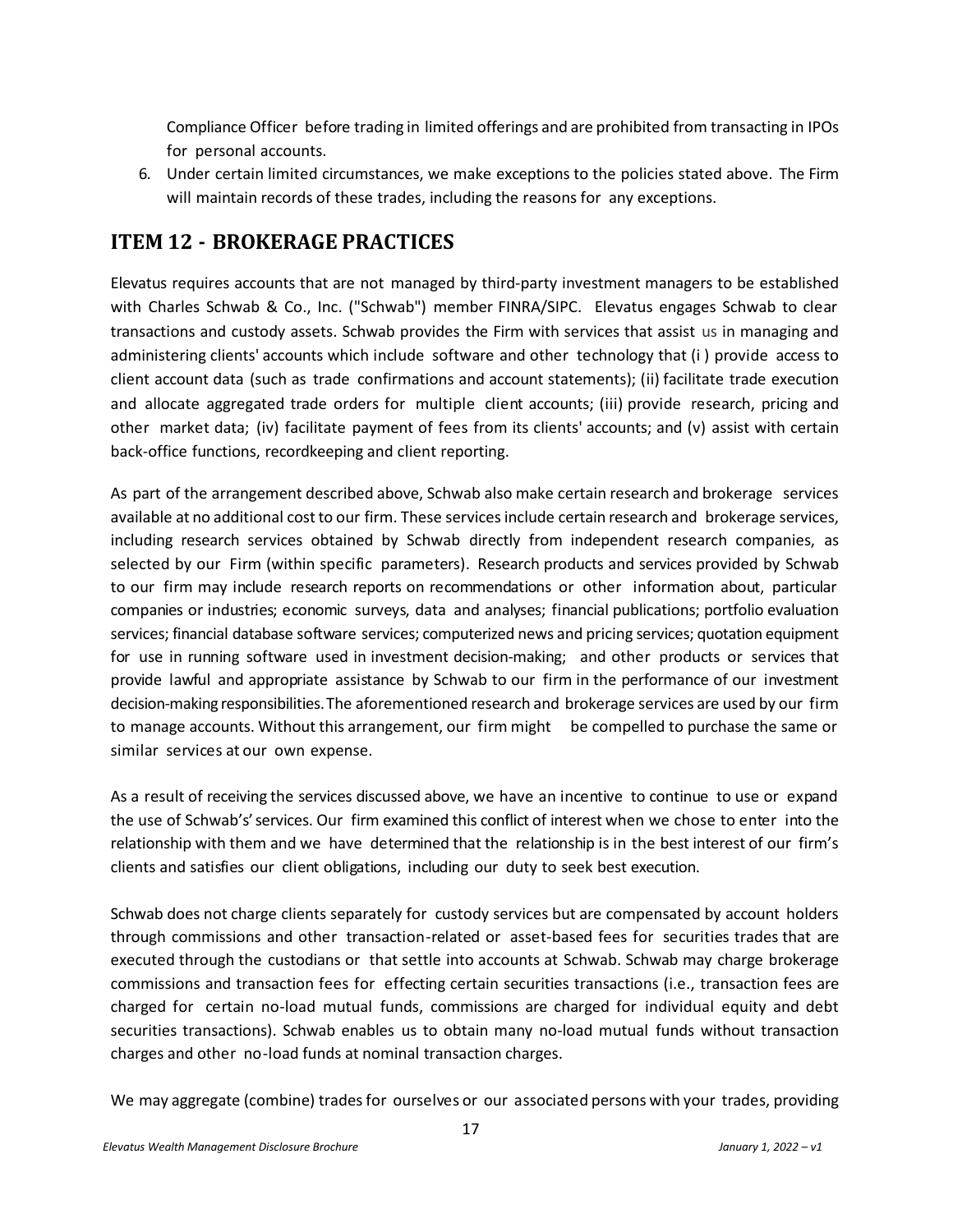that the following conditions are met:

- 1. Our policy for the aggregation of transactions shall be fully disclosed separately to our existing clients (if any) and the broker-dealer(s) through which such transactions will be placed;
- 2. We will not aggregate transactions unless we believe that aggregation is consistent with our duty to seek the best execution (which includes the duty to seek best price) for you and is consistent with the terms of our investment advisory agreement with you for which trades are being aggregated.
- 3. No advisory client will be favored over any other client; each client that participates in an aggregated order will participate at the average share price for all our transactions in a given security on a given business day, with transaction costs based on each client's participation in the transaction;
- 4. We will prepare a procedure specifying how to allocate the order among those clients;
- 5. If the aggregated order is filled in its entirety, it will be allocated among clients in accordance with the allocation statement; if the order is partially filled, it will be allocated pro-rata based on the allocation statement;
- 6. Our books and records will separately reflect, for each client account, the orders of which aggregated, the securities held by, and bought for that account.
- 7. We will receive no additional compensation or remuneration of any kind as a result of the proposed aggregation; and,
- 8. Individual advice and treatment will be accorded to each advisory client.

As a matter of policy and practice, we do not utilize research, research-related products and other services obtained from broker-dealers, or third parties, on a soft dollar commission basis other than what is described above.

## **Factors Considered in Recommending Custodians**

We consider several factors in recommending custodians to a client. Factors that we consider when recommending custodians may include financial strength, reputation, execution, pricing, reporting, research, and service. We will also take into consideration the availability of the products and services received or offered (detailed above) by the custodians.

#### *Directed Brokerage Transactions*

Elevatus does not allow clients to direct brokerage to a specific broker-dealer. For an individual Thirdparty money manager's policy on directed brokerage transactions, you must refer to *Item 12 – Brokerage* Practices of that managers form ADV 2A brochure.

#### *Special Considerations for ERISA Clients*

A retirement or ERISA plan client may direct all or part of portfolio transactions for its account through a specific broker or dealer in order to obtain goods or services on behalf of the plan. Such direction is permitted provided that the goods and services provided are reasonable expenses of the plan incurred in the ordinary course of its business for which it otherwise would be obligated and empowered to pay.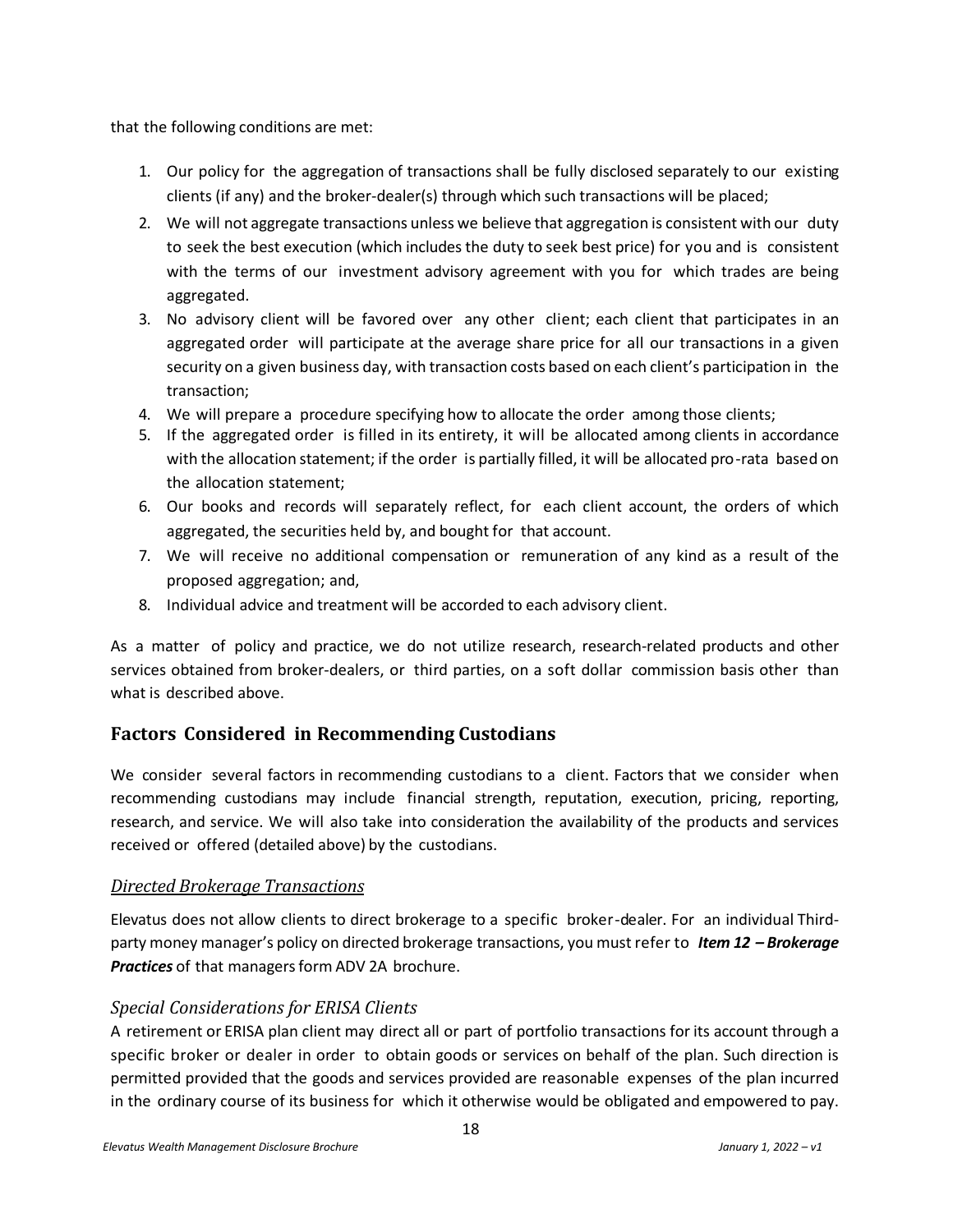ERISA prohibits directed brokerage arrangements when the goods or services purchased are not for the exclusive benefit of the plan. Consequently, we will request that plan sponsors who directs plan brokerage provide us with a letter documenting that this arrangement will be for the exclusive benefit of the plan.

#### **Trade Errors**

We have implemented procedures designed to prevent trade errors; however, trade errors in client accounts cannot always be avoided. Consistent with our fiduciary duty, it is our policy to correct trade errors in a manner that is in the best interest of the client. In cases where the client causes the trade error, the client will be responsible for any loss resulting from the correction. Depending on the specific circumstances of the trade error, the client may not be able to receive any gains generated as a result of the error correction. In all situations where the client does not cause the trade error, the client will be made whole and we will absorb any loss resulting from the trade error if the error was caused by the Firm. If the error is caused by the Custodian, the Custodian will be responsible for covering all trade error costs. If an investment gain resultsfrom the correcting trade, the gain will be donated to charity. We will never benefit or profit from trade errors.

## <span id="page-18-0"></span>**ITEM 13 - REVIEW OF ACCOUNTS**

#### **Account Reviews & Reporting**

#### *Managed Accounts Reviews*

Elevatus manages portfolios on a continuous basis and generally review all positions in client accounts on a regular basis, but no less than annually. We generally offer account reviews to clients annually. Clients may choose to receive reviews in person, by telephone, or via e-mail. Firm IARs conduct reviews based on a variety of factors. These factors include, but are not limited to, stated investment objectives, economic environment, outlook for the securities markets, financial planning and the merits of the securities in the accounts.

In addition,we may conduct a special review of an account based on, but not limited to, the following:

- 1. A change in the client's investment objectives, guidelines and/or financial situation;
- 2. Changes in diversification;
- 3. Tax considerations; or
- 4. Material cash deposits or withdrawals.

#### *Third Party Accounts*

Investment Adviser Representatives periodically review third party money managers' reports provided to the client, but no less often than on a semi-annual basis. OurInvestment Adviser Representatives contact clients from time to time, as agreed to with the client, in order to review their financial situation and objectives; communicate information to third party money managers as warranted; and, assist the client in understanding and evaluating the services provided by the third party money manager. The client is expected to notify us of any changes in his/her financial situation, investment objectives, or account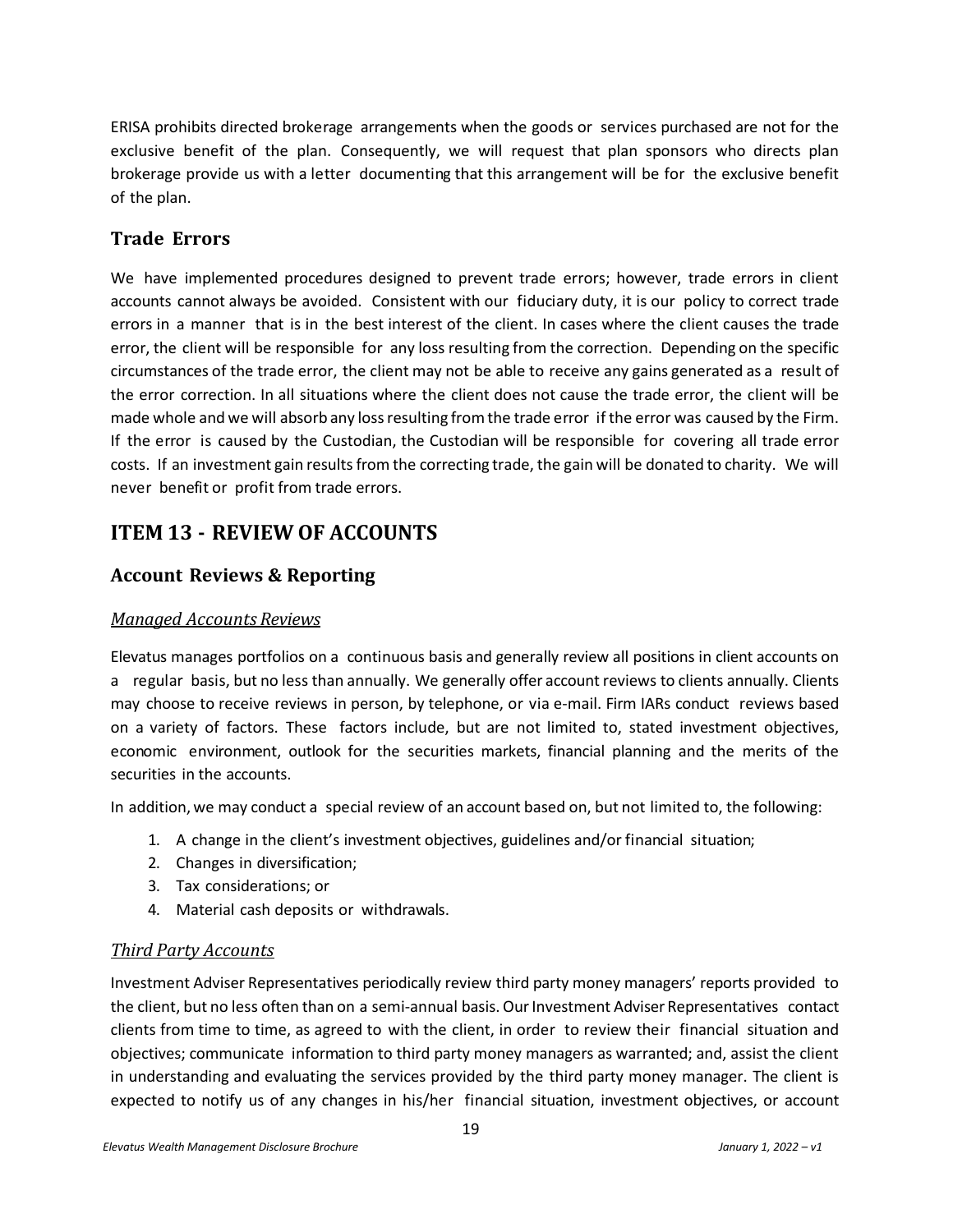restrictions that could affect their account. The client may also directly contact the third-party money manager managing the account or sponsoring the program. Clients who utilize third party money managersshould review the third-partymoney manager's Form ADV Part 2 *Item 13 – Review of Accounts* regarding account reviews, types of written reports provided and frequency of such reports.

## <span id="page-19-0"></span>**ITEM 14 - CLIENT REFERRALS AND OTHER COMPENSATION**

#### **Brokerage Support Products and Services**

We receive an economic benefit from the brokers used for transactions in client accounts in the form of the support products and services they make available to us and other independent firms whose clients maintain their accounts at the broker. These products and services, how they benefit us, and the related conflicts of interest are described above (see *Item 12 – Brokerage Practices*). We do not base particular investment advice, such as buying particular securities for our clients, on the availability of the brokers' products and services to us.

#### **Outside Compensation**

Elevatus does not pay referral fees (non-commission based) to independent solicitors for the referral of their clients to our firm.

Firm IARs may refer clients to unaffiliated professionals for specific needs, such as mortgage brokerage, real estate sales, estate planning, legal, and/or tax/accounting. In turn, these professionals may refer clients to our IARs for investment management needs. We do not have any arrangements with individuals or companies that we refer clients to, and we do not receive any compensation for these referrals.

However, it could be concluded that our IARs are receiving an indirect economic benefit from this practice, as the relationships are mutually beneficial. For example, there could be an incentive for us to recommend services of firms who refer clients to the Firm.

Our IARs only refer clients to professionals we believe are competent and qualified in their field, but it is ultimately the client'sresponsibility to evaluate the provider, and it issolely the client's decision whether to engage a recommended firm. Clients are under no obligation to purchase any products or services through these professionals, and our IARs have no control over the services provided by another firm. Clients who chose to engage these professionals will sign a separate agreement with the other firm. Fees charged by the other firm are separate from and in addition to fees charged by the Firm. At the Firm's sole discretion, there may be situations when this fee for services will be reimbursed by Elevatus to the client in the form of a reduction of fees or the fee paid directly to the unaffiliated professional. This amount would equal the amount of fees charged for services only with no economic benefit to the unaffiliated professional or Elevatus.

If the client desires, our IARs will work with these professionals orthe client's other advisers (such as an accountant, attorney, or other investment adviser) to help ensure that the provider understands the client's investments and to coordinate services for the client. We do not share information with an unaffiliated professional unless first authorized by the client.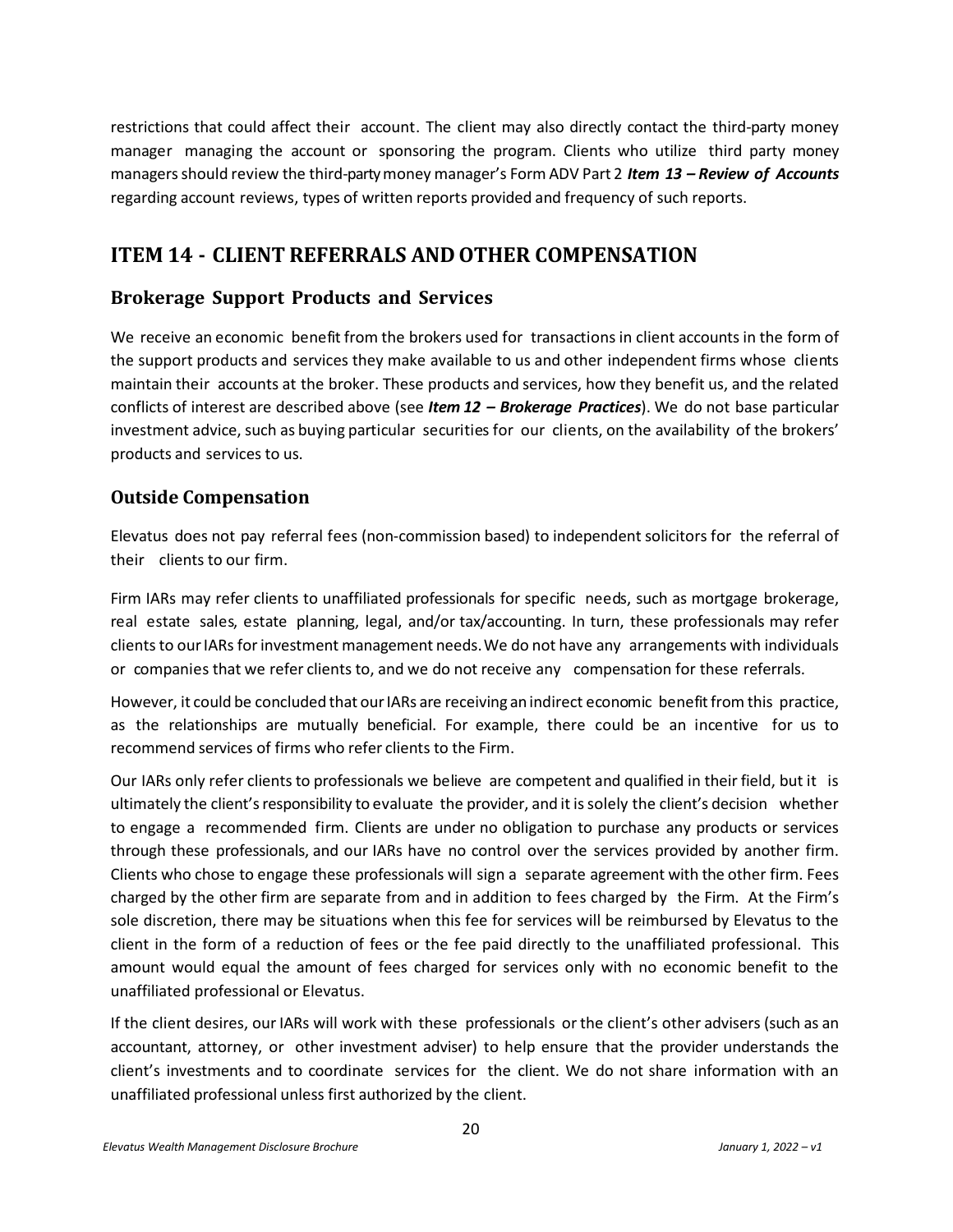#### *Third Party MoneyManager*

Our IARs may work with third party money managers or advisors to service client accounts. They may receive ongoing compensation in relation to these arrangements, of which details are fully disclosed to the clients at the time of account opening. See also **Item 5 - Third Party Accounts** and **Item 10 – Third Party Managers.** Other Financial Institutions

Elevatus has established agreements to provide consulting services to other financial institutions regarding business development or investment advisory services provided to clients. If the consultation being provided is specific to services provided to the client account, the specifics of this arrangement, including the compensation paid to the Firm will be fully disclosed to clients in their signed agreements.

## <span id="page-20-0"></span>**ITEM 15 - CUSTODY**

Elevatus has limited custody of some of our clients' funds or securities when the clients authorize us to deduct our managementfees directly fromthe client's account. A qualified custodian (generally a brokerdealer, bank, trust company, or other financial institution) holds clients' funds and securities. Clients will receive statements directly from their qualified custodian at least quarterly. The statements will reflect the client's funds and securities held with the qualified custodian as well as any transactionsthat occurred in the account, including the deduction of our fee. As referenced above, our custodian is Schwab.

Clients should carefully review the account statements they receive from Schwab. When clients receive statements from Elevatus as well as from Schwab, they should compare these two reports carefully. Clients with any questions about their statements should contact us at the address or phone number on the cover of this brochure. Clients who do not receive a statement from Schwab at least quarterly should also notify us.

## **Third-Party Standing Letters of Authorization ("SLOA")**

Our firm is deemed to have custody of clients' funds or securities when clients have standing authorizations with their custodian to move money from a client's account to a third-party ("SLOA") and, under that SLOA, it authorizes us to designate the amount ortiming of transfers with the custodian.

The SEC has set forth a set of standards intended to protect client assets in such situations, which we follow.

By working with the qualified custodian, the Firm has in place seven provisions set forth by the SEC to assist in mitigating risk. The below must be followed to clients with third-party SLOAs:

- 1. The client provides an instruction to the qualified custodian, in writing, that includes the client's signature, the third party's name, and either the third party's address or the third party's account number at a custodian to which the transfer should be directed.
- 2. The client authorizes the Firm, in writing, either on the qualified custodian's form or separately,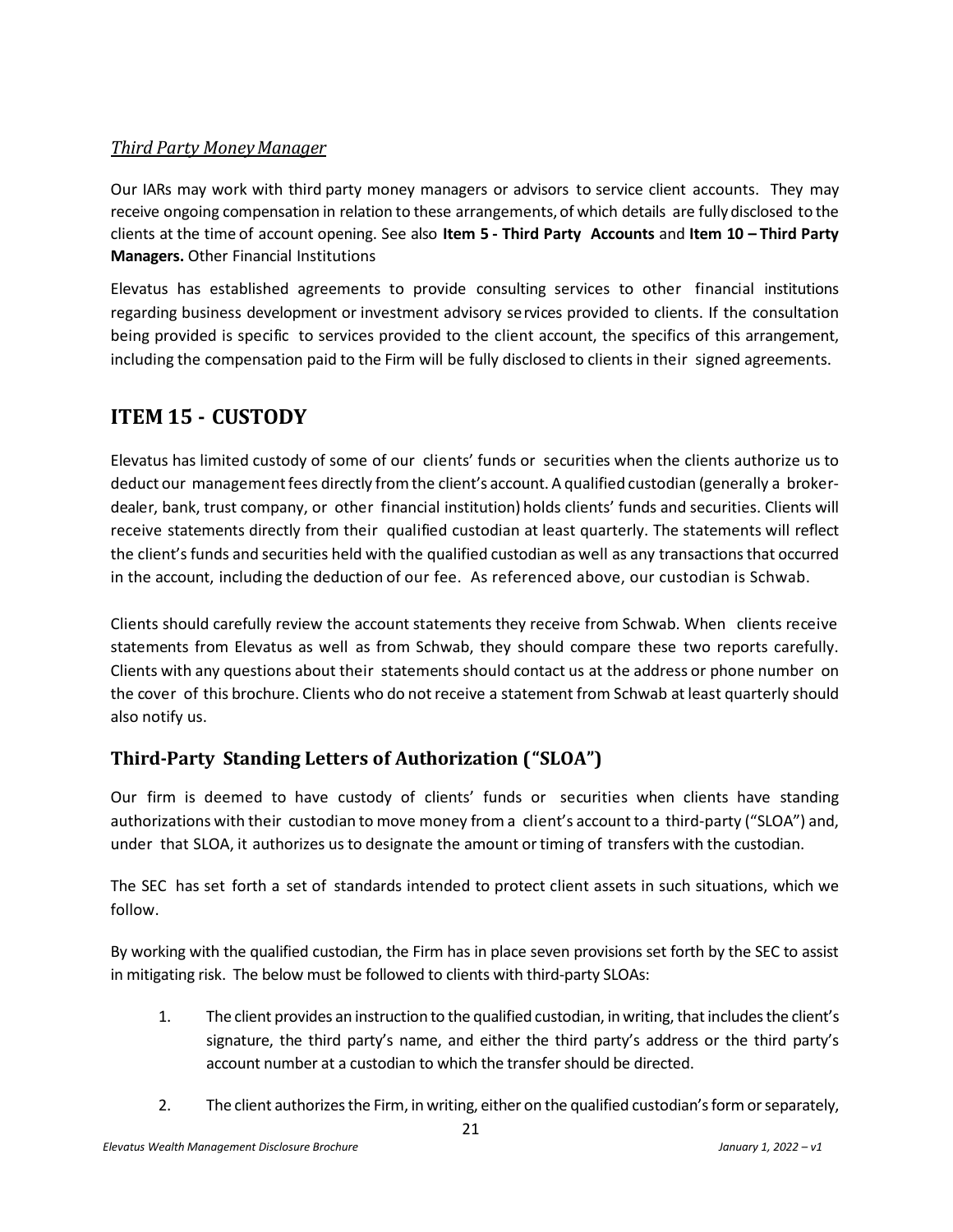to direct transfers to the third party either on a specified schedule or from time to time.

- 3. The client's qualified custodian performs appropriate verification of the instruction, such as a signature review or other method to verify the client's authorization and provides a transfer of funds notice to the client promptly after each transfer.
- 4. The client can terminate or change the instruction to the client's qualified custodian.
- 5. The Firm has no authority or ability to designate or change the identity of the third party, the address, or any other information about the third party contained in the client's instruction.
- 6. The Firm maintains records showing that the third party is not a related party of Firm or located at the same address as the Firm.
- 7. The client's qualified custodian sends the client, in writing, an initial notice confirming the instruction and an annual notice reconfirming the instruction.

As stated earlier in this section, account statements reflecting all activity on the account(s), are delivered directly from the qualified custodian to each client or the client's independent representative, at least quarterly. You should carefully review those statements and are urged to compare the statements against reports received from us. When you have questions about your account statements, you should contact us, your Advisor or the qualified custodian preparing the statement.

## <span id="page-21-0"></span>**ITEM 16 - INVESTMENT DISCRETION**

Elevatus accepts discretionary authority over client accounts. When an IAR is acting in a discretionary capacity, the IAR may place trades within a client account without pre-approval from the client. If the IAR is working in anon-discretionary capacity, then the IAR will make recommendations to clients on investment selections and the client must approve the transactions prior to the trade being placed.

When working with third party managers, we may recommend certain third-party money managers to clients and then it is up to the client to approve our recommendations. The third-party investment adviser chosen by the client is responsible for all investment decisions made in the client's account(s). Generally, clients who utilize a third-party money manager will sign agreements directly with the thirdparty manager. It is important to note that we do not offer advice on any specific securities or other investments in connection with this service. Clients can find more information about the discretionary authority granted to third partymanagersin *Item 16 – InvestmentDiscretion* of eachmanager's Form ADV disclosure brochure.

## <span id="page-21-1"></span>**ITEM 17 - VOTING CLIENT SECURITIES**

#### *Proxy Voting*

Elevatus may accept the authority to vote a client's securities (i.e., proxies) on their behalf. The Firm has adopted Proxy Voting Policies and Procedures designed to ensure the Firm is voting in a manner